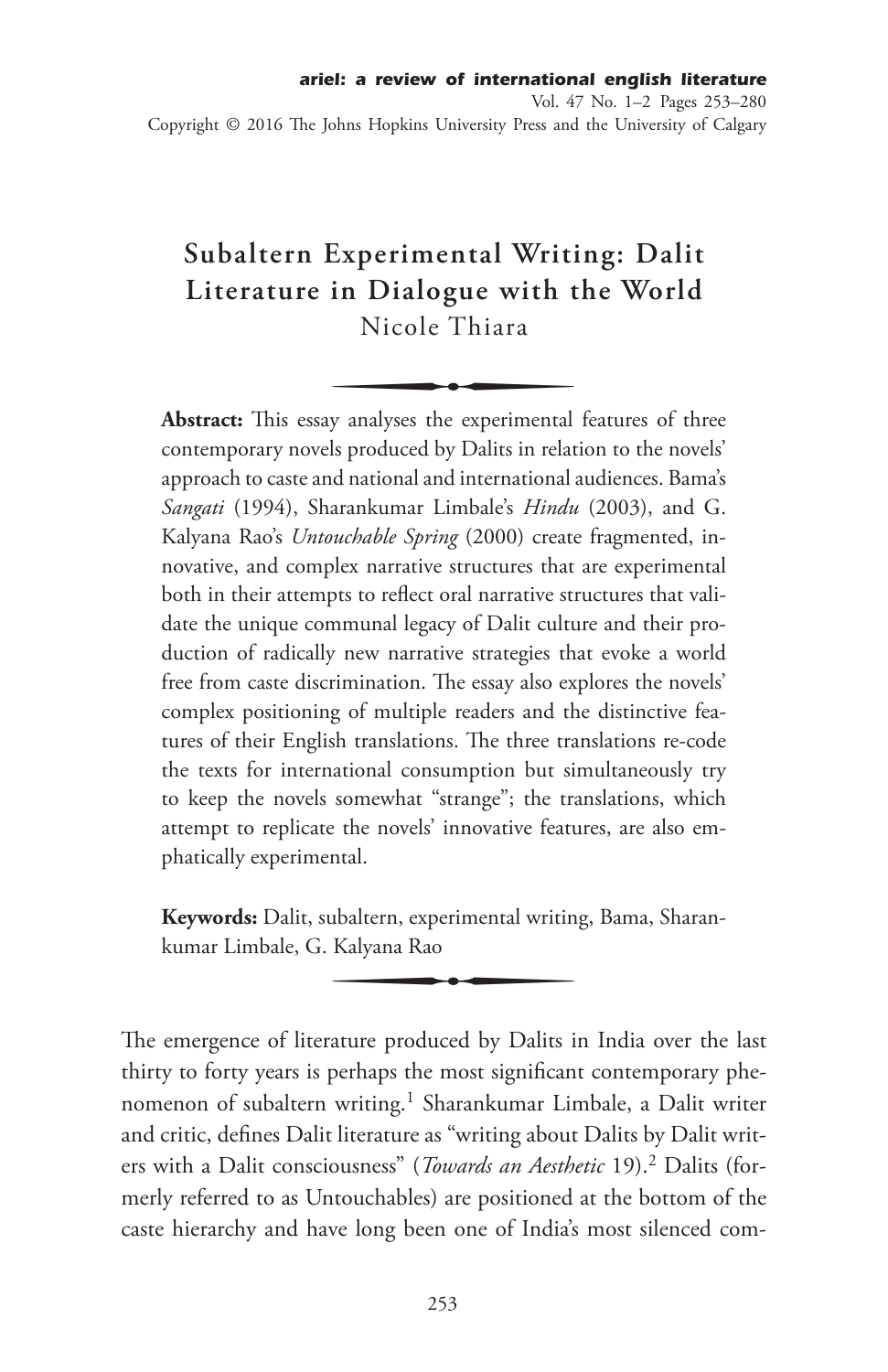munities. In independent India, the fight against caste discrimination is closely tied to the development of Dalit literature that seeks to give voice to Dalits and their unique experience of oppression based on concepts of pollution and untouchability: "Dalit literature is born from the womb of this untouchability. This is its uniqueness" (Limbale, *Towards an Aesthetic* 29). This essay analyses the experimental features of three Dalit novels in relation to how they address Dalit, national, and global audiences. It discusses the English translations of Bama's novel *Sangati* (published in Tamil in 1994 and translated by Lakshmi Holmström in 2005), G. Kalyana Rao's novel *Untouchable Spring* (published in Telugu as *Antarani Vasantam* in 2000 and translated by Alladi Uma and M. Sridhar in 2010), and Limbale's novel *Hindu* (published in Marathi in 2003 and translated by Arun Prabha Mukherjee in 2010). In contrast to most contemporary criticism of Dalit writing, which often neglects fiction in favour of autobiographies, I argue for the comparative study of the formal innovations of Dalit fiction and approach these three texts as a case study in experimentation.<sup>3</sup> Experimental writing, with its "qualities of shock and affront," violates the conventions of mainstream literature and is "one of the engines of literary change and renewal" (Bray, Gibbons, and McHale 1–2). I understand literary experimentation in this essay as the creation of innovative and unconventional narrative strategies and features in the contemporary Dalit novel that: are rooted in local Indian realities, subaltern vernacular traditions, and histories of anti-caste resistance; aim to challenge upper-caste and bourgeois aesthetics; and envisage a world free from caste discrimination. Experimentation is also an effect of Dalit literature's engagement of multiple audiences to communicate radical politics and initiate dialogues across barriers of caste, class, and national boundaries. Finally, I analyse how the translations of the texts are marketed to an Englishspeaking, potentially global audience and how such translations negotiate and contribute to the texts' experimental aesthetics.

Comparing these three novels is productive because they are prominent examples of Dalit literature produced by three of the most well known Dalit writers. Limbale is a Dalit writer-activist from Maharashtra whose collection of critical essays *Towards an Aesthetic of Dalit Literature:*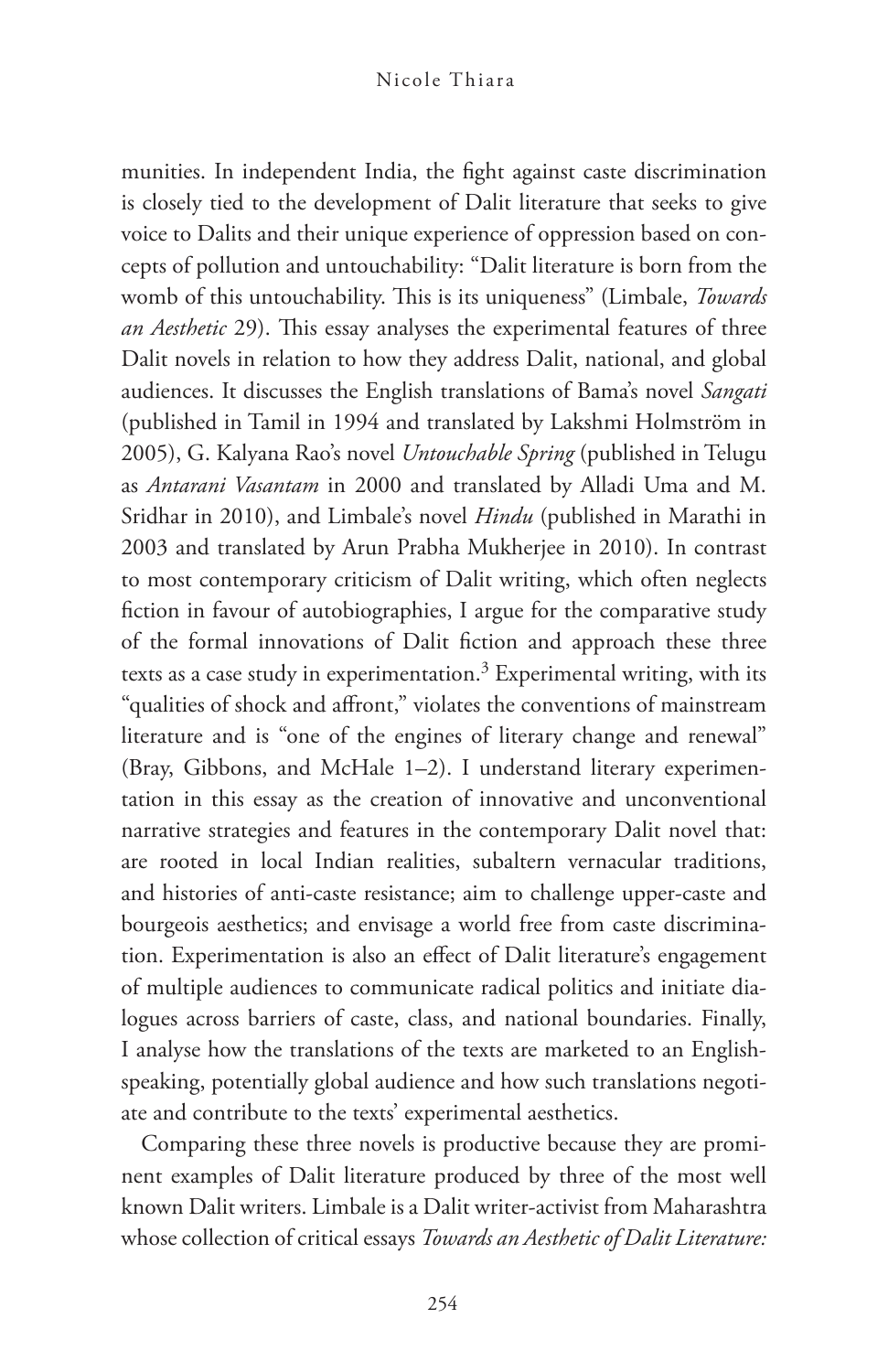*History, Controversies and Considerations* (2004) was one of the first volumes of Dalit literary criticism available in English.<sup>4</sup> Limbale was associated with the Dalit Panthers, a prominent Dalit literary movement in Maharashtra in the 1970s, which inaugurated a new phase of Dalit literature and perceived literature as a key weapon in the fight against untouchability and the caste system (Dangle xxxviii-xli).<sup>5</sup> This new wave of Dalit literature flourished in the state, which was the home of prominent Dalit leader Bhimrao Ramji Ambedkar (1891–1956). The Dalit literature produced there (mainly in Marathi) is heavily influenced by his ideas, strategies, and writings, although the Dalit Panthers also drew on Marxism and the example of the Black Panthers in the United States (Omvedt).<sup>6</sup> Ambedkar remains the crucial reference point for Dalit writers from that region (Limbale, *Towards an Aesthetic* 40–51). Other regional traditions of Dalit writing developed from the 1970s on, predominantly in South India where Tamil Nadu produced a rich tradition of Dalit literature (Ravikumar). Bama is now one of the most widely read and studied Tamil writers and the most influential female Dalit author. Her novels have redefined the literary landscape in Tamil Nadu, and her autobiography *Karukku* (1992) and her novels *Sangati* and *Vanmam* (2002) have been translated into English. Her texts focus on the Dalit caste of the Paraiyars, one of the largest "Untouchable" castes in Tamil Nadu. Kalyana Rao is from Andhra Pradesh, South India. *Antarani Vasantam* (*Untouchable Spring*) was the "first Dalit historical novel in Telugu" (Reddy 86). It is one of the most acclaimed and widely translated novels in Dalit literature and focuses on the Malas and Madigas, the largest "Untouchable" castes in Andhra Pradesh.

The three novels considered in this essay emerged from three regions in India with varied histories of anti-caste movements and the development of Dalit literature. Consequently, the texts differ significantly in subject matter and content, which are related to their different regional settings and politics. Bama's novel represents a Dalit village community from the perspective of a female narrator; Limbale's text depicts casteist politics and violence in a village outside Mumbai and centres on the murder of a Dalit activist; and Kalyana Rao's novel narrates the history of a Dalit family and community over several generations. However, all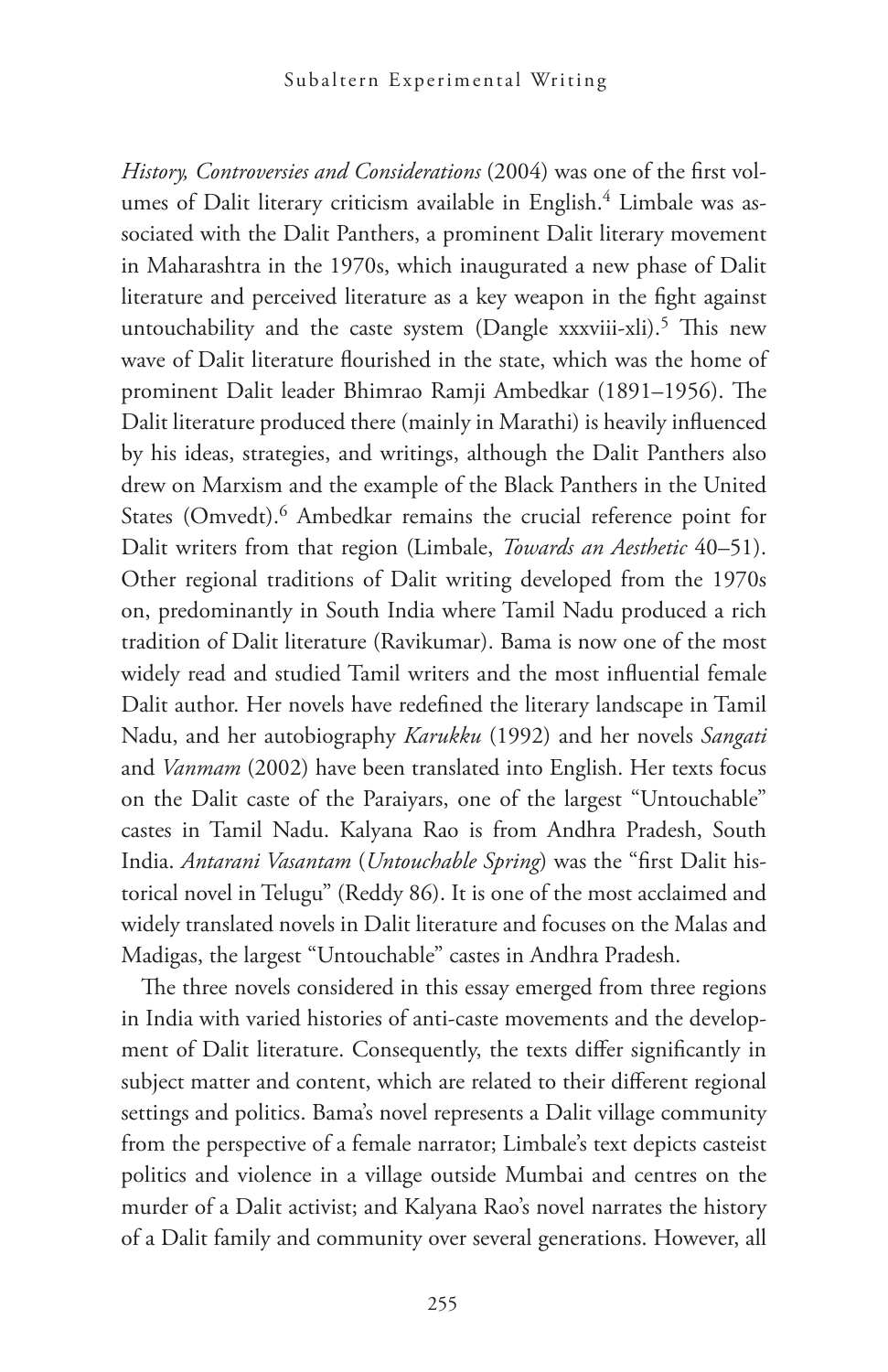three are linked by commonalities in their experiments with form and language. In particular, they employ fragmented, innovative, and complex narrative structures that are experimental both in their reflection of oral narrative structures that validate the unique communal legacy of Dalit culture and how they seek to produce narrative strategies that are radically new in order to evoke a world beyond caste.

Dalit texts are generally analysed as part of a regional literary landscape and in the context of a specific vernacular literature. However, I argue for a transregional comparative approach to analysing Dalit texts in translation, which is both instructive and necessary for an exploration of the formal features shared by Dalit fiction across the barriers of regional languages. Furthermore, I suggest that more studies are needed to explore the specific challenges of translating Dalit vernacular texts into English and the processes of dissemination that determine how Dalits engage in a dialogue with the world in English. To this end, this essay analyses the texts' representation of caste and shifting narrative perspectives and multiple protagonists that produce new ways of writing (and interrogating) community. It explores the novels' complex positioning of multiple readers and analyses how three distinct sets of readers—a Dalit readership, a non-Dalit subcontinental readership, and a global audience—are inscribed in the texts. Finally, the essay discusses how the three English translations re-code the texts for global consumption but simultaneously try to keep the novels somewhat "strange." I conclude that the translations are emphatically experimental in their attempt to replicate the Dalit novels' innovative features.

#### **I. Experiments in Dalit Fiction: Structure, Narrative, Style**

The experimental and innovative features of the three novels are not unique to these texts; on the contrary, experimentation with language, narrative voice, form, and genre are defining features of Dalit literature. Toral Jatin Gajarawala argues that "[t]here is no doubt that Dalit literature is infused with a radical newness and is quite literally unlike anything lettered before" (198). Dalit writing is innovative by its very nature because it seeks to be revolutionary in both form and content in order to subvert the literary and aesthetic conventions of the upper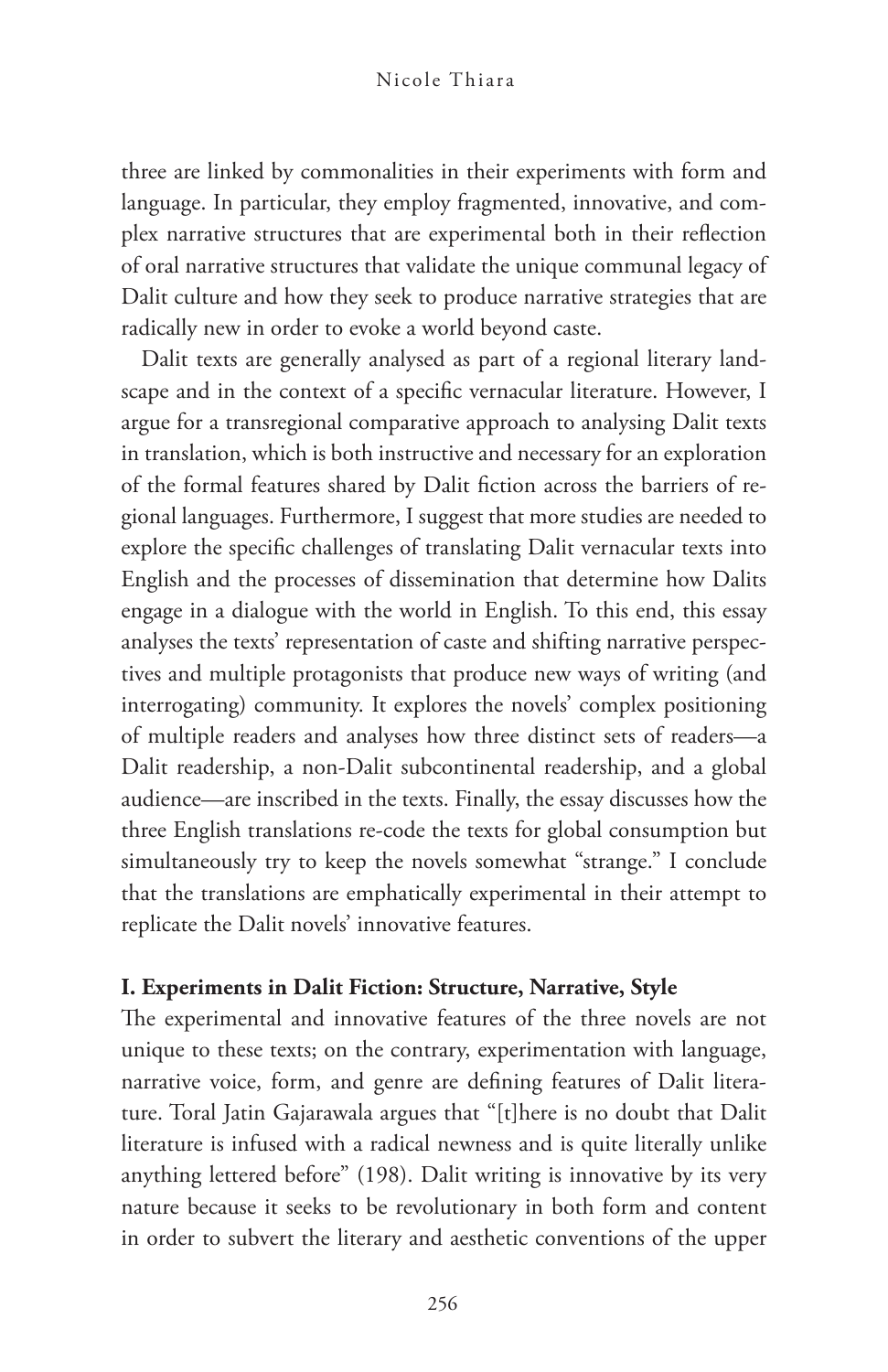castes and challenge mainstream readers' received assumptions about art and aesthetic value more broadly.

However, Dalit criticism does not often celebrate Dalit literature's experimental quality. Instead, Dalit literary texts are frequently approached as outpourings of social pain and anger whose authenticity is manifested in a certain rawness and "artlessness" (Limbale, *Towards an Aesthetic* 108). Such scholarship suggests that Dalit literature's primary aim is Dalit empowerment. Aesthetic concerns are secondary at best and should support the works' political aims rather than be foregrounded for their own sake. Limbale's remarks are typical of this view. He defends criticism of Dalit literature, emphasising its sociological function and purpose rather than its literary characteristics. Adopting the role of spokesperson for Dalit authors, Limbale claims that "Dalit writers believe that their literature should be analyzed from a sociological perspective focused on social values [rather] than on beauty. An exclusively aesthetic consideration of Dalit literature will disregard the Dalit writers' fundamental role, and hence is not acceptable to Dalit writers" (19). Consequently, Laura R. Brueck argues that "Dalit literary theory itself is too often dismissive, perhaps wilfully so, of the diversity and complexity of the literary strategies employed by Dalit authors . . . to protect the boundaries of Dalit literature from dissimulation into multiple, individual authorial approaches that, when differentiated and divided, lose their unified political impact" (7). Dalit criticism's underestimation of Dalit literature's aesthetic ambition is also partly a reaction to the dismissal of Dalit literature as "good" literature by many of India's mainstream (and therefore usually upper-caste) critics (Dangle xlviii; Limbale, *Towards an Aesthetic* 34). Ironically, the perception that Dalit literature is not "polished" gives Dalit writers the creative autonomy to develop experimental features. In their initial print runs, Dalit texts are often published by small (rather than commercial) presses that seek to give marginalised voices a chance to be heard (Satyanarayana and Tharu, Introduction, *No Alphabet* 25–27). Therefore, many Dalit literary texts do not need to conform to the genre conventions and narrow concerns of mainstream publishing. This essay follows the more recent trend of critical studies, exemplified by Gajarawala and Brueck, that focuses on the literary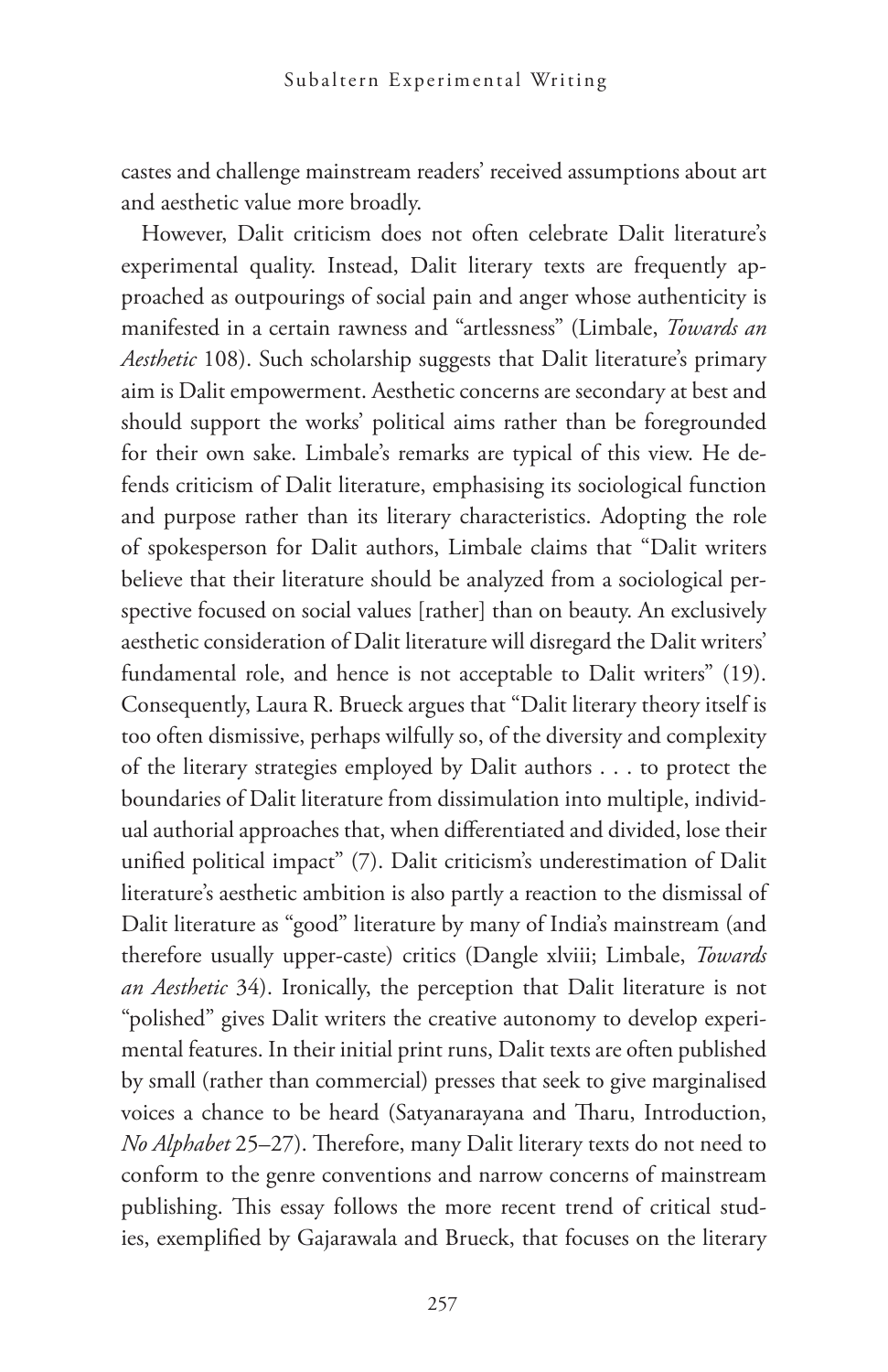and aesthetic features of Dalit literature in order to complement—not diminish—analysis of Dalit literature's political potential. That is, I read the experimental form of these novels as explicitly linked to their political content and seeking to create an aesthetics of empowerment.

Experimental features shared by Bama's, Limbale's, and Kalyana Rao's novels include the fragmentation of narrative structure, use of multiple protagonists, and shifting narrative perspectives that imagine communal forms of representation. All three novels incorporate oral storytelling strategies and motifs that draw on specific community oral traditions and culture. For instance, Bama's novel *Sangati* relates the story of Christian Dalit women in their segregated part of an unnamed village in Tamil Nadu. On the surface, the novel is organized around first-person narration, yet the reader is initially denied the sort of clearly defined picture of richly crafted interiority that one might expect of bourgeois psychological realism. The text is less concerned with the narrator's individual identity and more invested in capturing and narrating other women's stories, particularly those of the narrator's grandmother. This community of women is represented as intimate and close-knit: everyone knows everything about everybody else. The cast of significant female characters is so large, with each woman's story leaking into the next, that the reader is encouraged to perceive them as interdependent rather than sharply individuated characters. They are invested with distinctive traits, but no one woman's story is fully disclosed on its own. Instead, the narrative provides a portrait of the Dalit neighbourhood as a whole from the collective perspective of its female residents. Only the grandmother, the central figure, is fleshed out in greater detail: Paatti is respected in the Dalit community and functions as chronicler of its history and traditions. Her stories and presence act as a kind of glue that provides the text with narrative coherence; however, her storytelling does not produce a linear sense of chronology. Events unfold in a way that feels plotless and instantaneous and new storylines are often introduced abruptly, as in the following passage:

The way Paatti shouted, all the people there dropped whatever they were doing and came running up to her. As soon as seven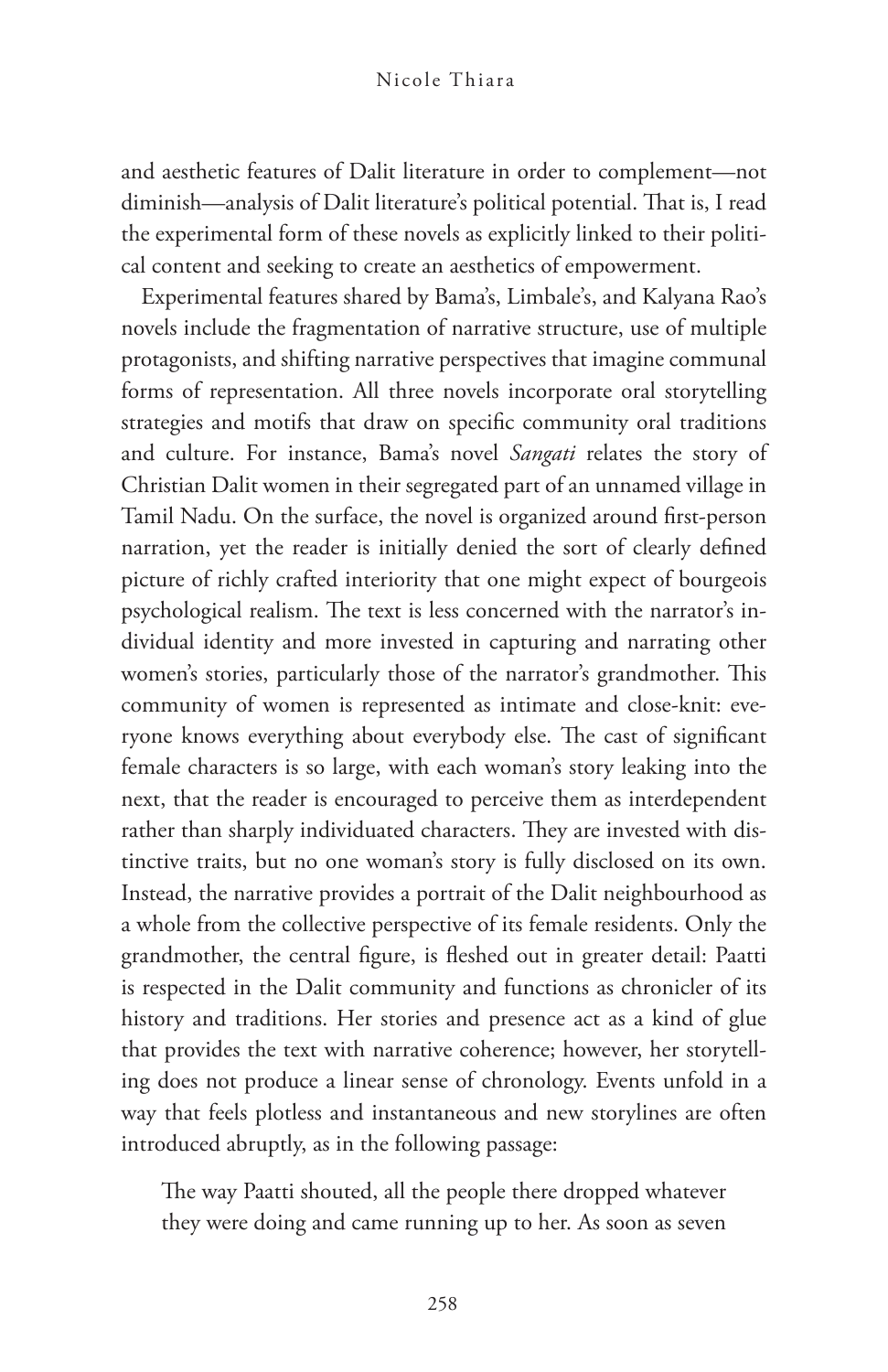or eight people had gathered around her, Paatti sat down at leisure and began to speak in detail about Manacchi [a girl who was possessed]. I was drinking my kanji at the time, so I lifted up my bowl, gulped it down, washed my hands haphazardly, and ran up to Paatti to hear her story. (Bama, *Sangati* 45)

*Sangati* both follows and subverts the genre of the *Bildungsroman*. The first-person narrator matures and develops over the course of the narrative but remains in the background of the action, witnessing and recording the experiences of the women surrounding her. The text is a kind of *Bildungsroman* by stealth in which the narrator learns by listening to stories, questioning the caste and patriarchal practices that thwart the women and in the process becoming a staunch Dalit feminist. The novel refuses the narrative of individualist development in favour of the *Bildungsroman* reimagined as a collective form in which interrelation and interdependence, rather than autonomy, are crucial to the protagonist's personal development.

*Sangati* depicts a vibrant oral folk culture that is a mainly female practice. The women manage their difficult lives, and give those lives dignity and coherence, by weaving songs and stories into their daily routines. The narrative structure's dialogic fluidity mirrors colloquial conversations in that one topic leads to the next by means of association and digression. The individual anecdotes are loosely strung together throughout the text, and while every chapter focuses on a specific subject, such as the daily routines of domestic chores or women being possessed by spirits, the chapters seep into one another. The topic of each successive chapter is often suggested by a comment or incident in the previous one. The first chapter, for example, ends with the statement that "Mariamma came of age" (14), and the following chapter picks up on this seamlessly by providing a detailed account of the cultural practices surrounding a girl coming of age. In her introduction to the novel, Holmström draws attention to how the use of Tamil dialect in Bama's works reproduces the vernacular of women in her caste community, a language characterised by "vigour, and its closeness to proverbs, folk songs, and folklore" (xx): "She breaks the rules of written grammar and spelling throughout her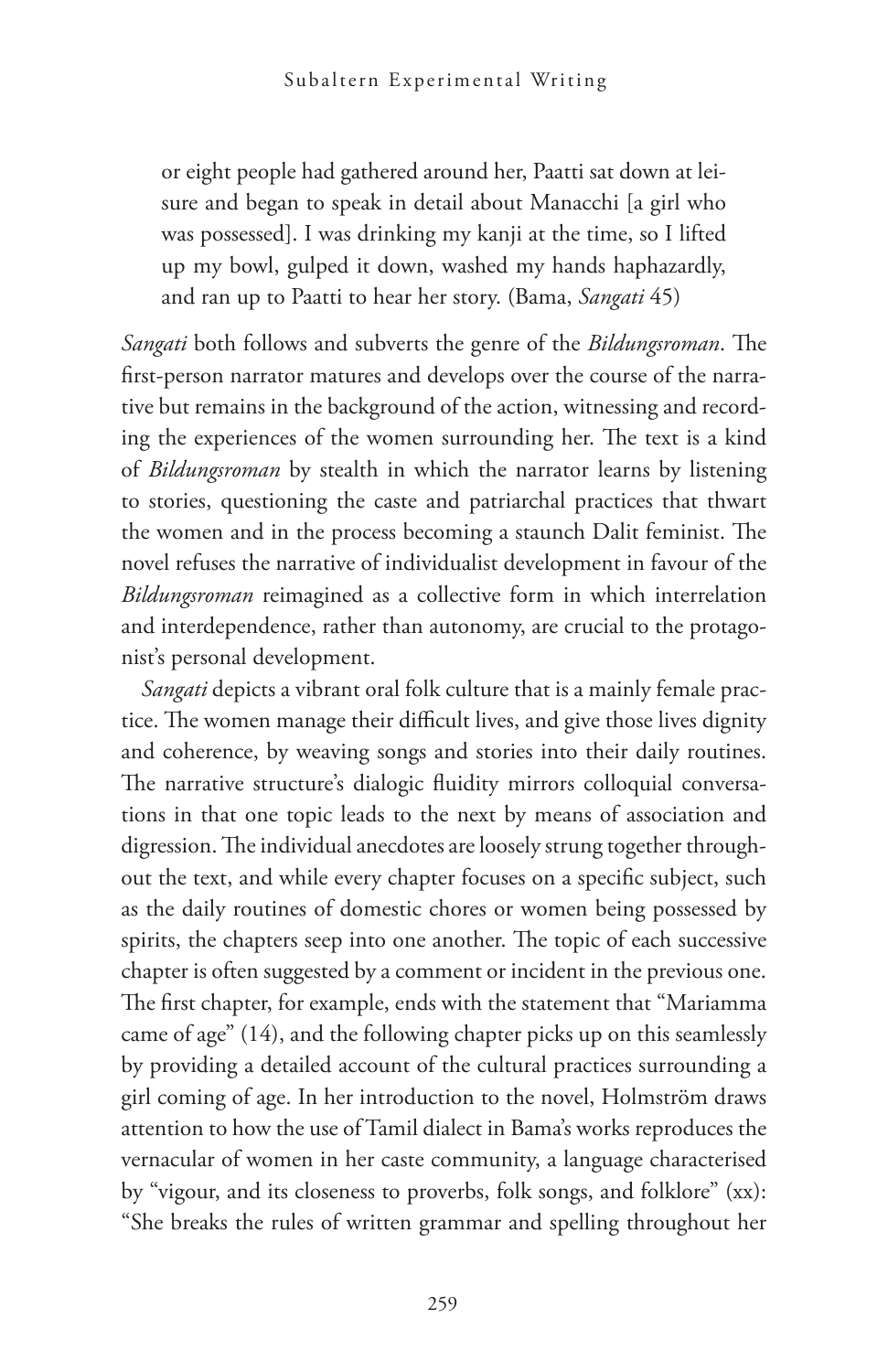work, elides words and joins them differently, demanding a new and different pattern of reading in Tamil" that is based on the everyday language used by "the women of her community" (xix). Both the language and chapter structure reflect orality and validate Dalit women's culture and traditions as worthy of preservation and communication.

Limbale's *Hindu* also refuses linear narrative. The novel is comprised of various plotlines that centre on the murder of Tatya Kamble, a Dalit activist and *jalsa* or street theatre performer killed in retribution for challenging the caste system and Hinduism. The narrative recounts the murderers' arrest, trial, and eventual acquittal. While the account of police and judiciary corruption is a familiar one in the Indian media, the novel complicates the narrative by focusing on Dalit figures who are convinced by upper-caste characters to betray the Dalit movement. The narrative structure is startlingly disorienting and fractured. Its fragmentation challenges the linearity of a conventional plot, and its polyphony lacks the orchestration of a clearly positioned narrator. Key events such as the murder are narrated more than once from different perspectives in order to destabilise the narrative and provide a complex account of characters' motivations and conflicting perceptions. These experimental features resemble postmodernist techniques, but whereas postmodernist aesthetics are often motivated by the intent to destabilise and challenge the very concept of truth or metanarratives, *Hindu* meticulously paints an intricate picture of India's political landscape in which the operation of power through hierarchies of caste, class, gender, and religion has an uncontested truth-content that is visible in the characters' daily lives. The narrative structure resembles a mosaic that gradually reveals a more complete image. When viewed as a whole it reveals the social totality and insists on the necessity of representing the truth no matter how much it is obscured by complex and shifting political allegiances and social divisions.

The novel's main point of view—that of an omniscient, unobtrusive, and detached third-person narrator—is frequently interpolated by longer passages focalised through the perspective of Sonali, the wife of Tatya Kamble's murderer, who witnesses Tatya's death from the rooftop of her house and is gradually ground down by her feelings of guilt and her love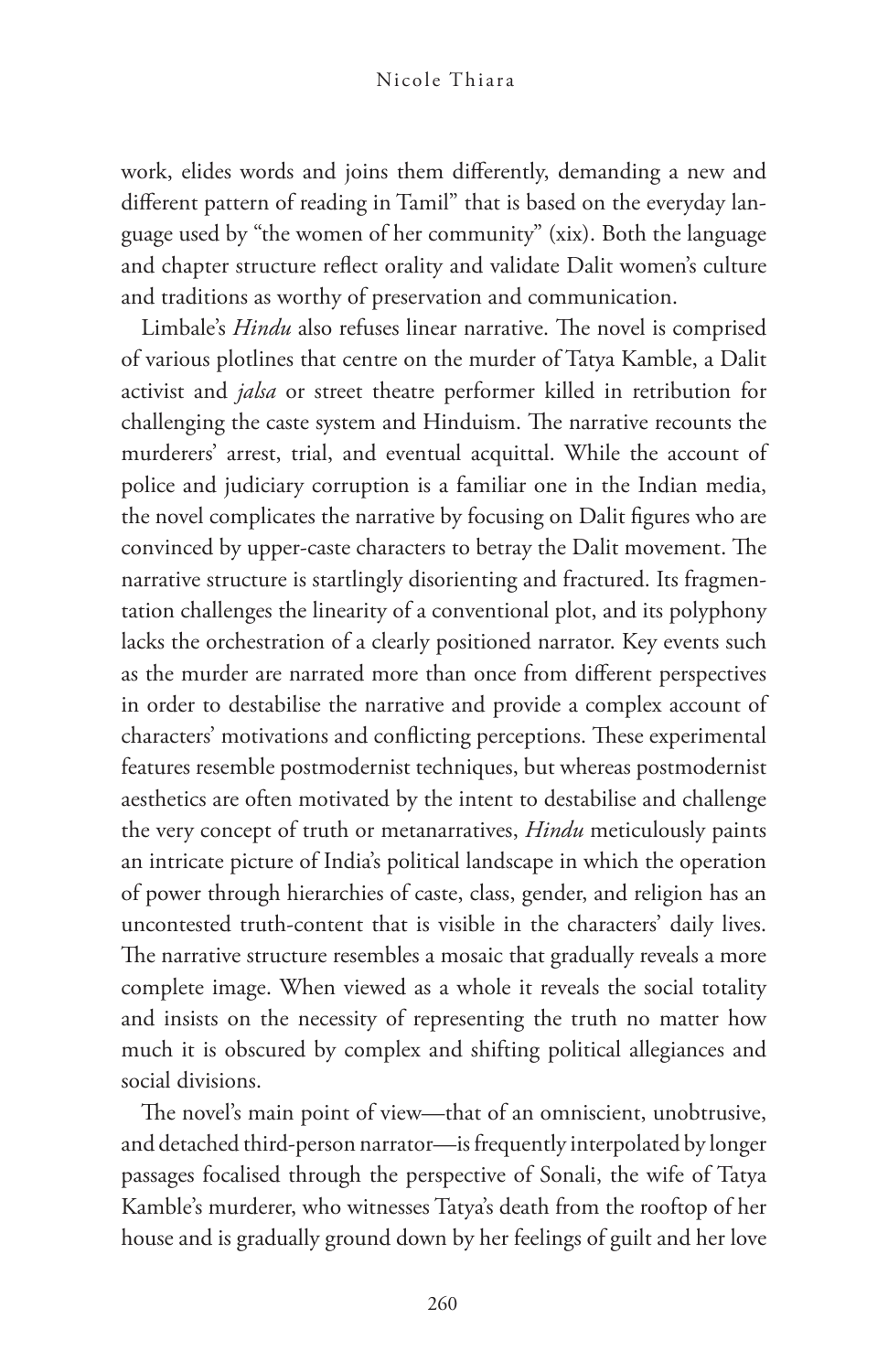for Tatya's son Rohit. However, a first-person narrator, Milind Kamble (whose repulsive character and speech are distinctive), often interrupts the third-person narration. Milind Kamble is an unemployed Dalit "activist" who, like Sonali, witnesses Tatya Kamble's murder, fails to act to bring the killers to justice, and thereby becomes complicit in the crime. He consorts with upper-caste twins Manikchand and Gopichand, who manipulate the events following Tatya Kamble's murder to their own advantage. Milind Kamble systematically betrays his wife and the Dalit cause and wallows in self-loathing and rationalisation of his own complicity: "I should become a witness, make Tatya Kamble's murderers wear handcuffs. . . . But why did I feel so scared? . . . I was a parasitical plant attached to the movement. . . . People come to me with all sorts of requests, I do their work and take their money" (Limbale, *Hindu* 21). It is unusual to encounter such a self-consciously depraved Dalit narrator in Dalit literature, which is frequently populated by courageous or suffering protagonists. His satirical representation is a function of the text's internal critique, which is primarily aimed at a Dalit audience and intended to produce recognition of the corruption that weakens the Dalit movement and divides it against itself. The alternation between complex narrative perspectives asks the reader to assemble many disparate pieces of information into a disheartening picture of Dalit politics in Maharashtra at the turn of the millennium.

*Hindu* also draws on oral cultural forms in its representations of *jalsa* or Ambedkarite educational street theatre, a form of folk theatre used as a vehicle for Dalit activism by educating its Dalit audience. The *jalsa* performances in the novel, which are allegorical stories about the dangers of being seduced and betrayed by enemies of the Dalit movement, politicise the Mahar audience. The plays' plots critique the fracturing of Dalit politics and thereby echo and reinforce the novel's narrative. The novel, in turn, incorporates long passages of dialogue reminiscent of a didactic play. It mirrors the form and content of a modern *jalsa* performance, although one that does not recast myths and allegories but is resolutely committed to realism.7

Similar to Bama's and Limbale's novels, Kalyana Rao's *Untouchable Spring* does not follow a linear narrative structure. The novel narrates the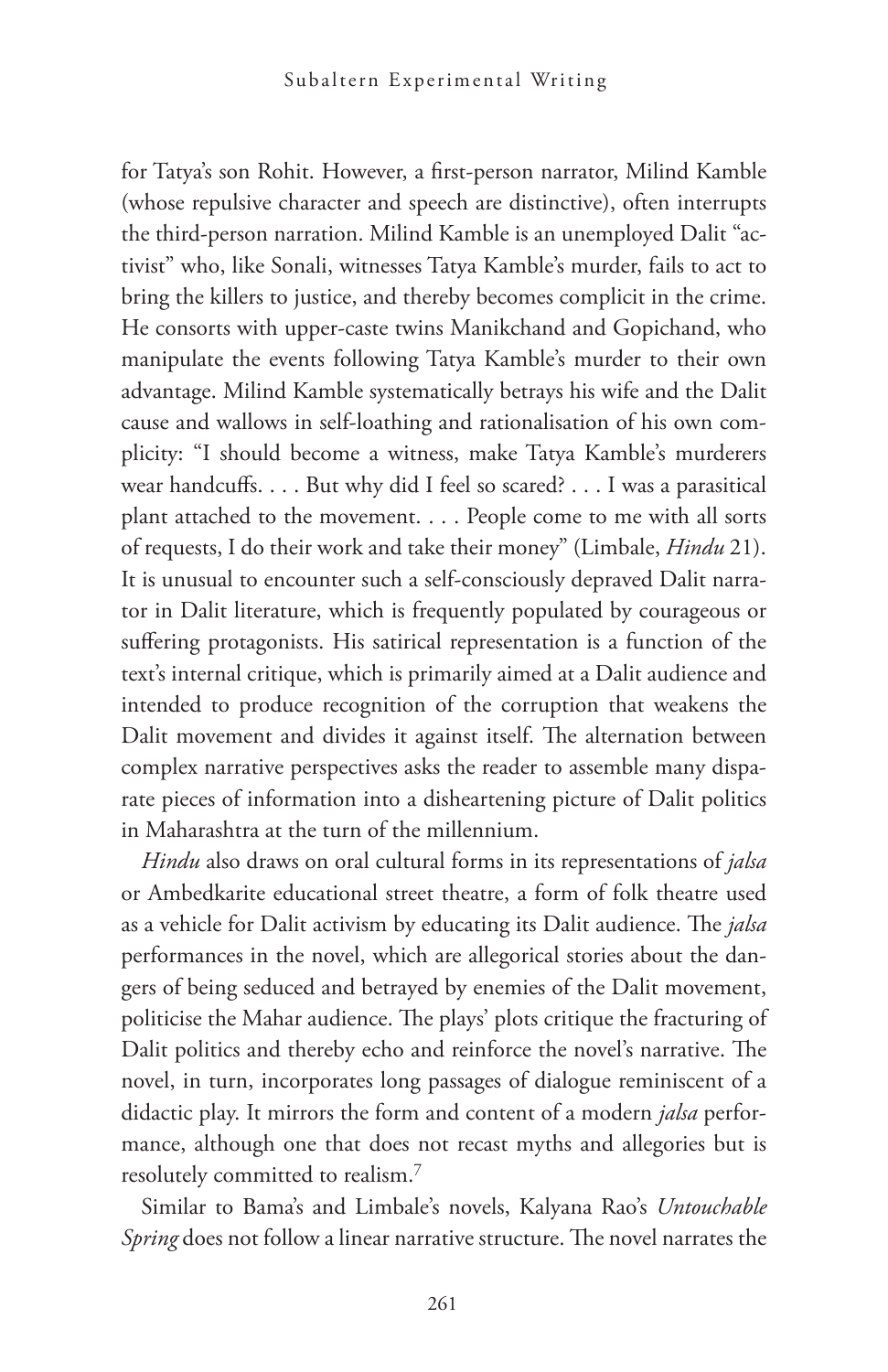history of a Dalit family and community over several generations, beginning at a point before the influence of colonisation in Coastal Andhra. It deploys a frame narrative, centred on the character of Ruth, which provides a fairly chronological account of Ruth's husband Reuben's family. However, the novel's large cast of significant characters, abrupt changes of narrative tone and style, and quick intercuts between frame narration and the main narrative produce a challenging experience for the reader. The narrative complexity is intensified by the tortuous manner in which the story of the Dalit family is passed from generation to generation. Reuben, who grows up in an orphanage, is only able to record his family's history after piecing it together from stories, songs, and the memories of people from his father's village: "They began to tell me and talk about our people. Then I came to know. That my grandfather, Yellanna[,] used to weave songs, sing them. . . . They sing all night. Couldn't find anyone who could sing it fully" (Kalyana Rao, *Untouchable* 179–80). He records his findings in a diary and Ruth bases the remaining story on anecdotes that Reuben collected. After Reuben's death, an elderly Ruth passes them on to the unnamed first-person narrator. This complex narrative structure criticises the linear narrative conventions of both novels and historical writing and demonstrates the insufficiency of individualist notions of memory to capture collective Dalit history. A global reader immersed in the cultural logic of postmodernism may be inclined to interpret these literary techniques as destabilising the narrative's truthtelling. However, the novel insists that by presenting a narrative as oral and passed down through generations, the story accumulates rather than diminishes in truth value. The novel represents its narrated history as an intricately woven tapestry composed by many people. Aesthetic features and formal structures that could be perceived as postmodernist are actually a product of the "radicalisation" of communal oral narrative strategies translated into novel form.

Like *Hindu*, *Untouchable Spring* incorporates oral narrative forms. It posits Dalit performative art forms such as the street theatre *Veedhi Bagotam* and *Urumula* dance as privileged sites of resistance. The narrative is frequently interrupted by footnotes that confront the lack of historical documentation of Dalit oral folk art in Indian scholarship. One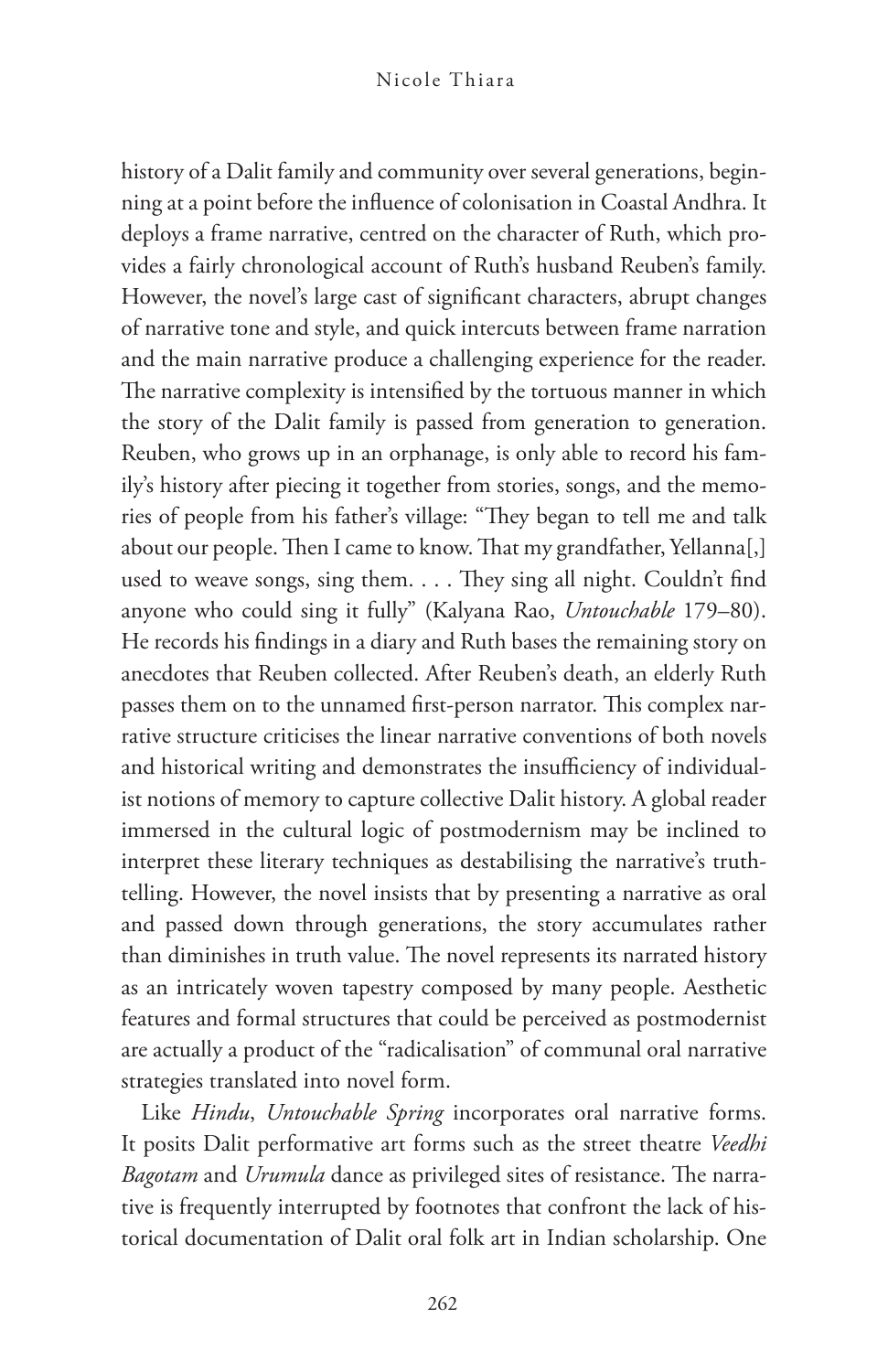such note criticises scholars who "have been unable to see the beginnings of Telugu drama in Veedhi Bagotam. There are many critical works on Telugu drama. . . . [T]here will not be any mention of *veedhi nakatams*, street plays. . . . The untouchable castes put on Veedhi Bagotams" (268). *Untouchable Spring* confidently represents Telugu Dalit dramatic and artistic traditions as highly developed and aesthetically sophisticated. Kalyana Rao insists that, in contrast to the artificiality of upper-caste art forms, Dalit art forms are "natural" and in touch with people's language and consciousness: "In fact, it is only in folk art that there is purity and integrity. There is frankness and naturalness. That's why it is still alive even though it has been thrown and cast away" (*Untouchable* 101). Dalit folk song is represented as "a village song" that was "born from every work done on this earth" (42). The novel depicts folk art, theatre, and dance as forms of revolt against the oppression of the Malas and Madigas and suggests that they are both an unconscious and conscious form of resistance:

Naganna [Reuben's ancestor] used to think his dance was only to worship Ganga. Only to please Siva, he thought. He was under the illusion that the roar of thunder that touched the heart and reverberated in nature was to bring down Ganga. His rhythmic beats and expression of emotion, all stopped there in the jataras. But every bit of the 'puranic secrets' that Chandrappa told him, the words that Naganna spoke whenever necessary, were only to say that he and his people were not any less. What was visible in him was revolt. He may not even be aware that it was revolt. But it was definitely revolt. (*Untouchable* 43)

In his influential work *The Flaming Feet,* Dalit critic D. R. Nagaraj argues for a reassessment of folk art as both a form of subaltern art and a resource for contemporary Dalit art and literature: "Folk epics . . . are necessarily the creation of subaltern communities [that] are never canonized in the history and theories of Indian literature" (190). Both Nagaraj and Kalyana Rao argue for a de-hierarchization of Indian literature that enables Dalit literature to find a legitimate space within Indian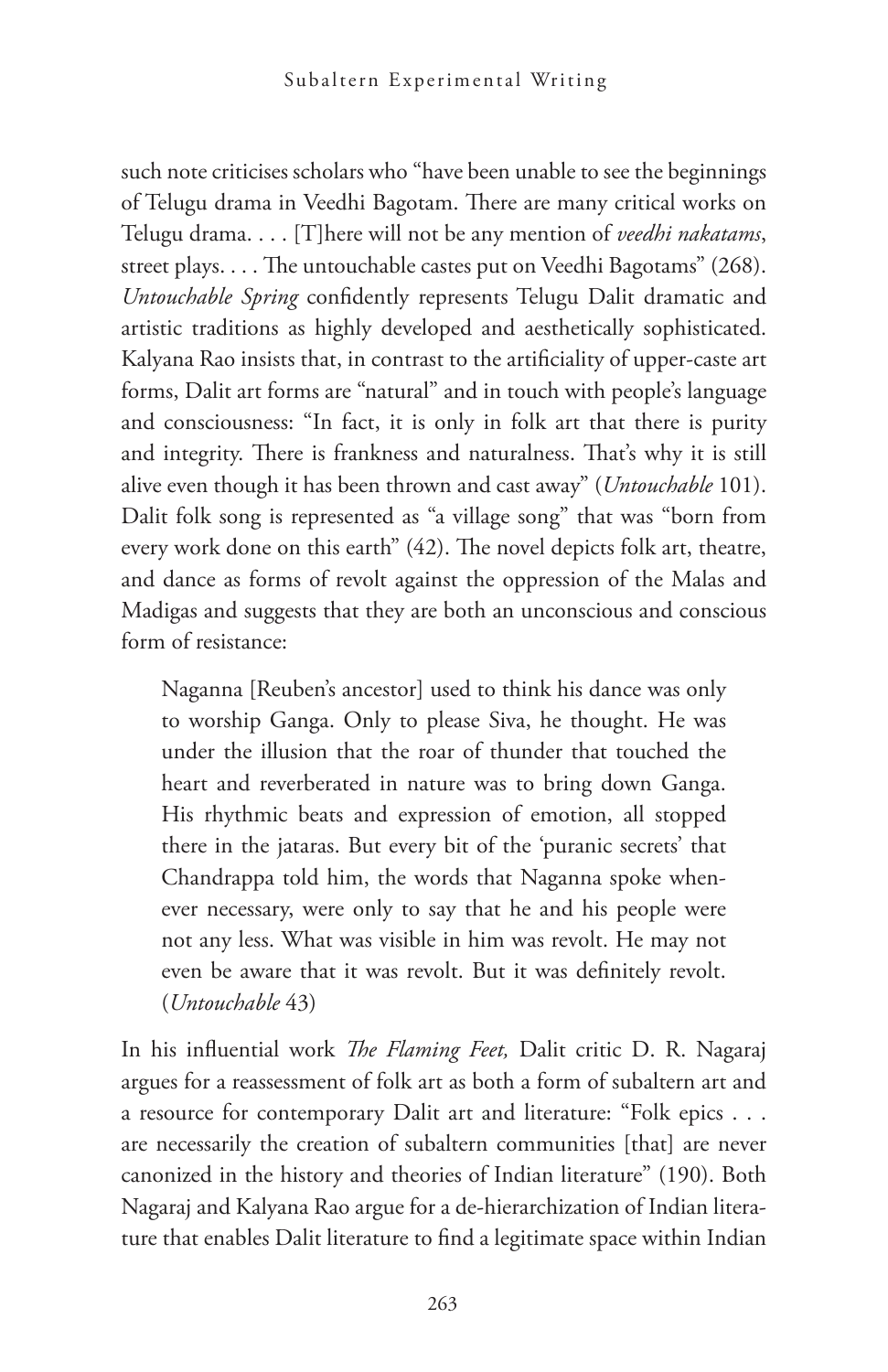literature. Such a legitimation would also entail a recognition of the way Dalit fictions such as *Sangati*, *Hindu*, and *Untouchable Spring* incorporate innovative mixes of genres and traditional forms that challenge the aesthetics of mainstream literature. At the same time, however, the subaltern vernacular traditions and histories of caste resistance on which the novels draw are to some extent rerouted and radicalised in order to turn them into cultural resources that can be employed to re-envisage the world.

## **II. The Political Imagination of a Dalit Future**

In his critical essays, Limbale argues for the necessity of Dalit literature's vision of a world free from caste discrimination (*Towards an Aesthetic* 37). The three novels I use as case studies gesture towards such a vision in different ways, and I will demonstrate how their experimental features are bound up with their attempts to imagine a world beyond untouchability and caste discrimination. Bama's *Sangati* explicitly performs an intersectional critique of both the caste system and patriarchy and represents Dalit women's resilience as an inspiration for the fight against discrimination. In this double critique of caste and patriarchy, the lines of solidarity and opposition constantly shift. The novel highlights the chasm between Dalit women and upper-caste women who exploit and humiliate them as well as the gendered fault lines of the Dalit community. The text condemns and explains the often brutal behaviour of Dalit men towards the women of their caste community: the caste system humiliates Dalit men so persistently that the people against whom they lash out are usually their wives, daughters, and female relatives. On the other hand, the text emphasises that caste produces a strong bond between the men and women of a Dalit community while also gesturing at the gendered community of women as a whole. Although the text is primarily an intimate portrayal of a community of Christian Dalit women and concerned with female Dalit empowerment, it signals the necessity of female solidarity beyond caste boundaries as well as the unity of the Dalit community as a whole to fight caste discrimination. Despite *Sangati*'s polemical critique of caste and gender discrimination, the idea of inclusion is built into the novel's form and content. The fluidity of the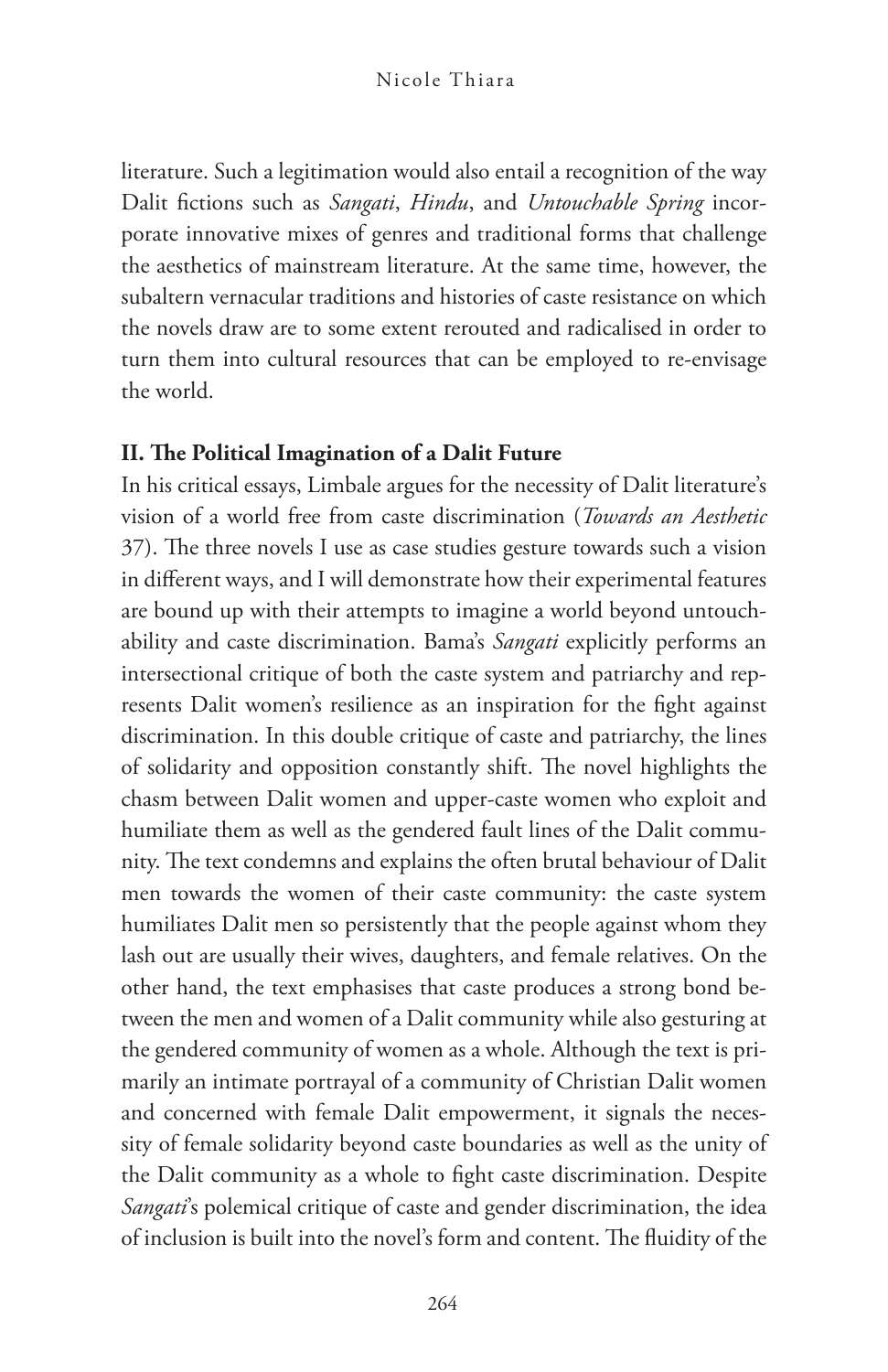narrative structure lends itself to a flexible sense of community and the notion of belonging to multiple communities. *Sangati*'s porous narrative structure therefore works towards overcoming a fractured caste system, community, and society and deploys experimental aesthetics to envision an inclusive world.

Unlike Bama's *Sangati*, in which the operative totality of the Dalit community is prioritised over that of the nation-state, Limbale's *Hindu* engages with the notion of the nation as fractured along caste lines. In his preface, "Straight from the Heart," Limbale proposes that only a casteless nation can be a unified nation:

The fabric of Hindu society, interwoven with inequality, and the disfigurement of the caste system—*Hindu* has been written to perform a post-mortem of these two. Our country cannot become beautiful until the stain of the caste system is washed away from its face. To speak against the caste system is to speak the language of national unity, of aesthetic beauty. (xii)

Limbale aligns the notion of the aesthetic sublime with an image of a casteless nation, but his novel offers only partial hope of this vision's realisation. *Hindu* portrays a powerful Dalit movement that resists caste and is, to some extent, inclusive of other oppressed castes and communities. As such, the movement's imagined inclusiveness offers a potential blueprint for a just nation, but the narrative is overwhelmingly characterised by crisis and fragmentation. Rather than project a vision of a better future, the novel provides a negative critique of the national status quo and concludes with a scene in which the first-person Dalit narrator submissively takes the hand of one of the manipulative upper-caste twins, "kissing it loyally" (Limbale, *Hindu* 155). It is significant, however, that most narrative sympathy is invested in Sonali, who is tragically trapped in pernicious power structures in which only the ruthless and corrupt thrive. The novel's uncompromising insistence on providing a nuanced and complete picture of the contemporary moment implies a desire for a world that would enable the creation of a more coherent and uplifting narrative. The novel's fragmentation and structural complexity, which mirror the disunity of a Dalit movement fractured by social hier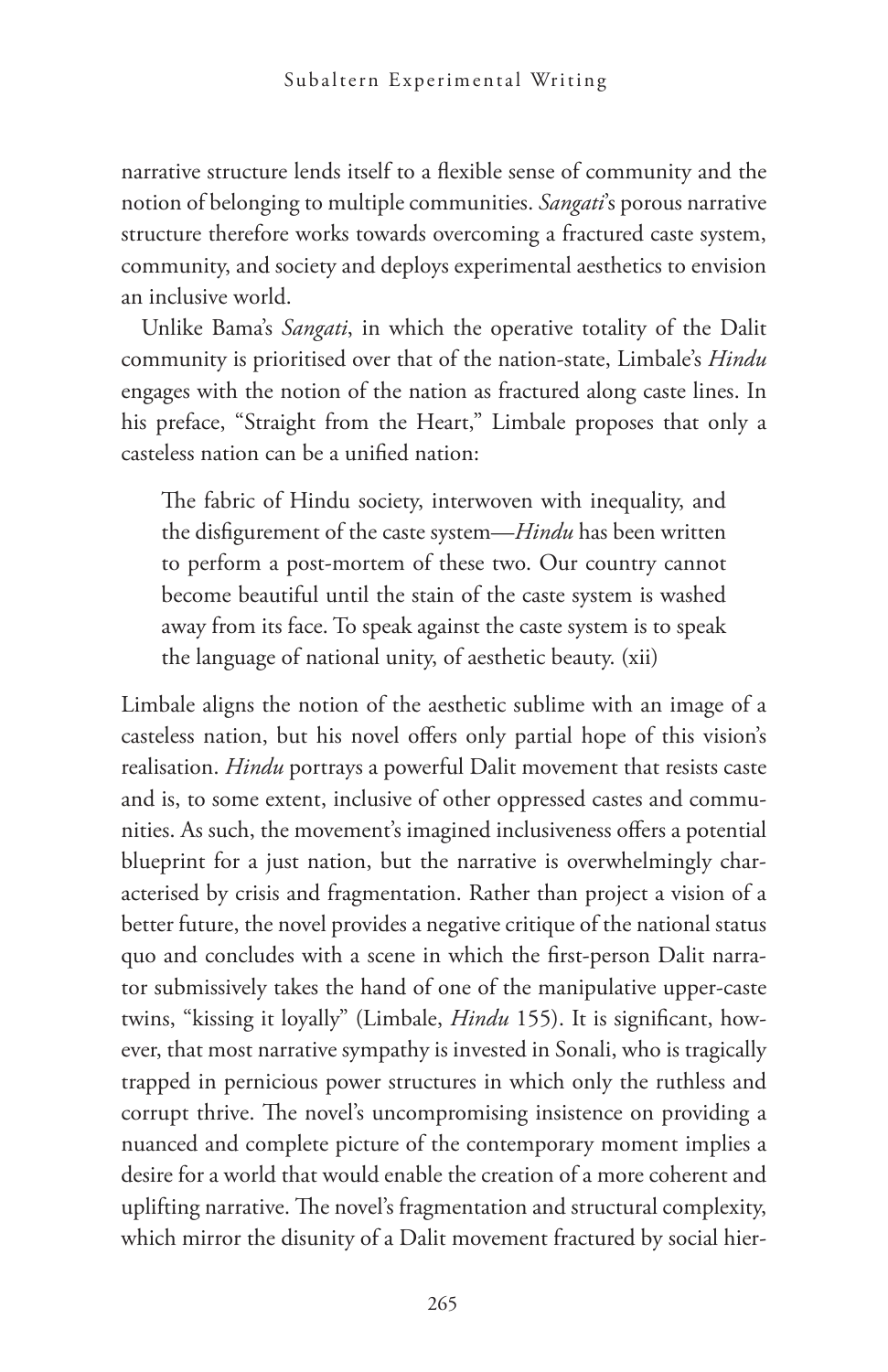archies, critique the contemporary reality whose negativity is the inverse of that which the novel seeks to invoke.

By contrast, Kalyana Rao's *Untouchable Spring* is more epic in scope and utopian in conception. It functions less as a negative critique than a poetic celebration of Dalits as individuals and as a community and insists that their dignity, wealth of artistic talent, and beauty are the creative seeds of an equal, flourishing, and just society. The novel's conclusion depicts the youngest members of the family putting their hope in the Naxalite struggle, a form of resistance outside the realm of what the Indian state considers a legitimate form of protest. As such, the text announces the need for radical Marxist-inspired change that addresses caste and class inequality. On the level of form, this conclusion invokes an irrepressible movement towards a better, more equal, and just world even though, paradoxically, the novel's complex narration relentlessly undermines any form of historical positivism or linear development.<sup>8</sup> Indeed, the epigraph in the preface demonstrates the necessity of rejecting the notion of untouchability as timeless and resisting the logic of historical chronology:

This Spring was forbidden then. Now, too, forbidden.

The caste of birth forbidden. The chosen struggle forbidden.

It may have been yesterday. Maybe today. Maybe any time.

This Spring was forbidden then. Now, too, forbidden. (vii)

Similarly, the tortuous way in which the family's history is passed on through generations suggests that their story and that of the "Untouchable Spring" cannot be repressed despite seemingly insurmountable obstacles. The novel teaches that sacrifice has always been needed in the attempt to create a world free of caste, gender, and class discrimination, but it also insists that sacrifice is never in vain. Inspirational stories of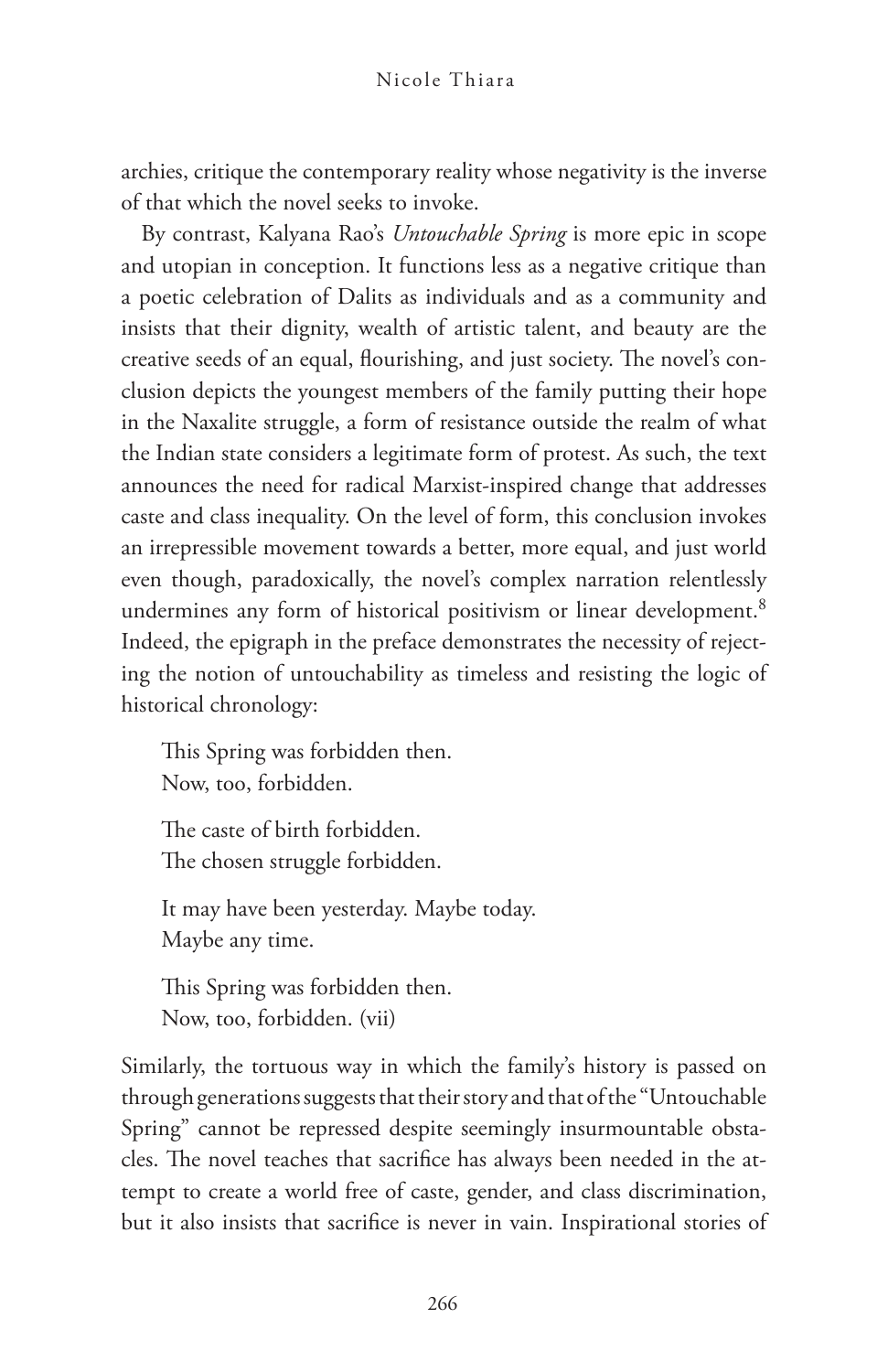individual characters' courage and sacrifice are repeated again and again. The complex narrative temporality endeavours to preserve the past or continuity with the past, as well as conceive a future that has not yet come into being but is immanent in the present, even if it is frequently forestalled.

## **III. Positioning Readers of Dalit Fiction: Local, National, and Global Audiences**

Dalit literature's experimental features and inclusive vision of the future are inextricably intertwined with the complex ways in which it addresses several audiences at once. Three distinct kinds of readers are addressed in Dalit writing: Dalit readers, non-Dalit Indian readers, and global consumers. The subcontinental readership, both Dalit and non-Dalit, is usually the focus of Dalit criticism. Limbale, for example, emphasises the mode of dual address in Dalit literature: "The form of Dalit literature is inherent in Dalitness, and its purpose is obvious: to inform Dalit society of its slavery, and narrate its pain and suffering to upper caste Hindus" (19). In his introduction to *Poisoned Bread,* his groundbreaking anthology of Marathi Dalit writing in English translation, Arjun Dangle extends the pedagogical reach of Dalit texts to include an international readership: "Dalit literature is one which acquaints people with the caste system and untouchability in India, its appalling nature and its system of exploitation" (lii). K. Satyanarayana and Susie Tharu, in their introduction to their collection of English translations of Dalit writing from Tamil Nadu and Kerala, argue that these translated texts have a dual function, one for Dalits and one for the rest, since they "will make dalit life not just visible, but also meaningful, accountable to dalits and ethically compelling for everyone" (Introduction, *No Alphabet* 55). Dalit critic Aniket Jaaware, however, problematizes the pedagogical function of Dalit literature for its non-Dalit subcontinental consumers:

The circulation and consumption of dalit poetry can be encapsulated as follows: the non-dalits managed *to eat the dalit*, without ever really having *to eat with the dalit*. The only metonymy through which the non-*dalits* can bear the touch of the *dalit* is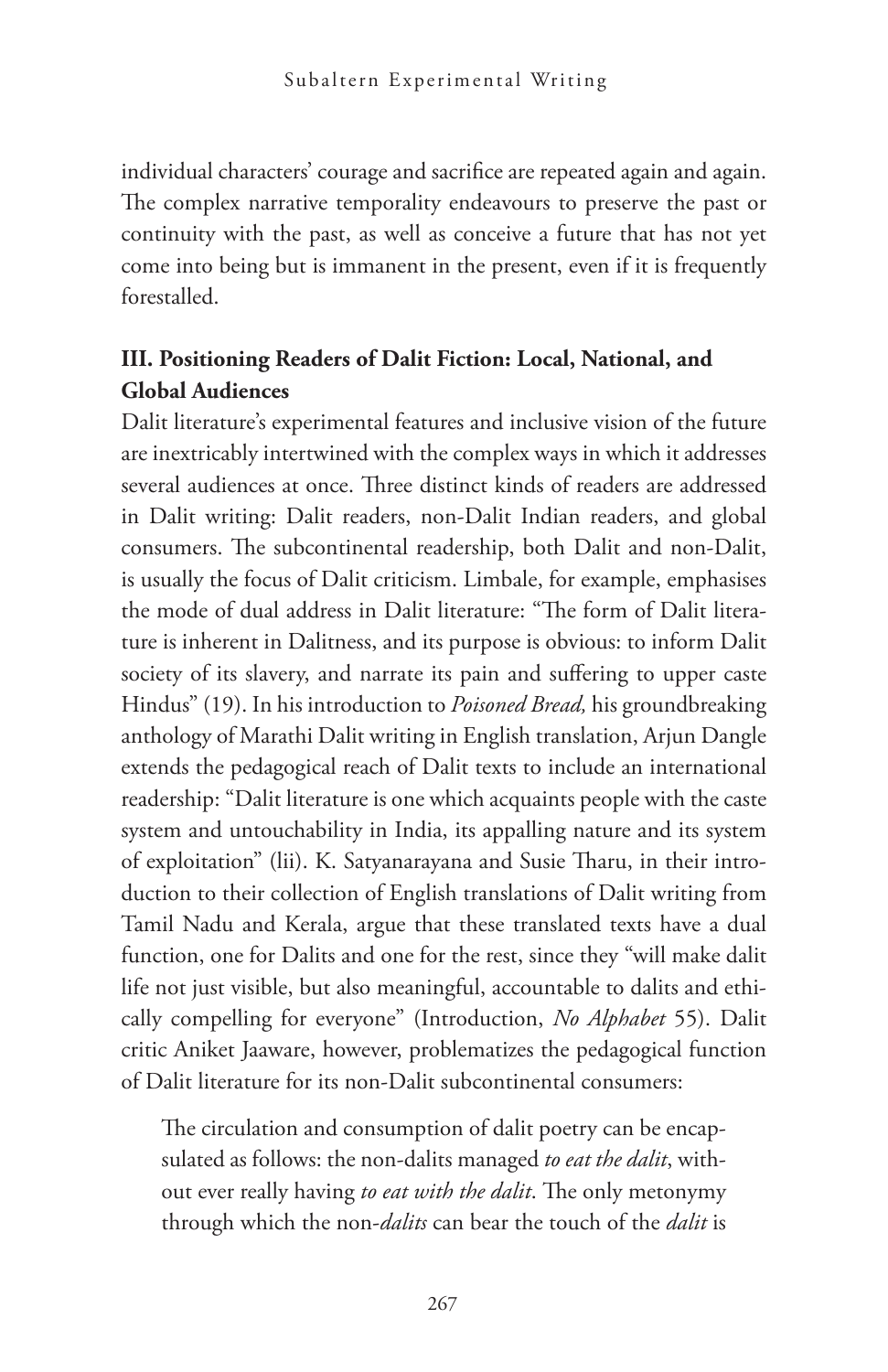through the *dalit's* words. It would be so very difficult to touch the real body of a real *dalit*, or to eat with him, in the same plate, or to allow our daughter to marry a *dalit*. (281; emphasis in original)

The moment a Dalit text is circulated as a commodity, authors lose control over how the texts are read and used. The three Dalit texts I discuss respond to this uncertainty over reception and autonomy by trying to "touch" their readers and engage them closely, but their address is modulated according to audience.

All three novels are explicit in their direct address of specific, regional Dalit audiences. Their validation of the Dalit experience and critique of upper-caste behaviour is read by many Dalit critics as motivated by a desire to instil a combative "Dalit consciousness" in Dalit readers (Brueck 10–15). Kalyana Rao's novel does this most overtly when it represents Dalit resistance to oppression and Dalit art as part of a long and proud history. Limbale's novel is mainly an exercise in self-critique of the Dalit movement and therefore explicitly addresses that audience. Bama's novel primarily addresses a female Dalit audience and critiques the Dalit community's patriarchal structures but also celebrates Dalit folk art and Dalit women's unique culture. In the translated acknowledgements section of the 1994 Tamil edition of *Sangati*, Bama claims that "*Sangati* grew out of the hope that the Dalit women who read it will rise up with fervour and walk towards victory as they begin their struggle as pioneers of a new society" (iix). The three texts' experimental and innovative form interpellates the Dalit reader as a sophisticated reader who will embrace the task of engaging with such complex works.

Similarly, all three texts expose caste prejudice and discrimination perpetrated by upper castes and, like all Dalit literature, offer a scathing critique of such practices. The target of such critique is clearly a wider national or subcontinental audience outside the Dalit community, even if this readership is more implicitly invoked. None of the texts address an upper-caste audience as explicitly as Baby Kamble in her autobiogra $\sum$ phy *The Prisons We Broke*. She asks: "Your palaces are built with the soil soaked with the sweat and blood of Mahars. But does it rot your skin?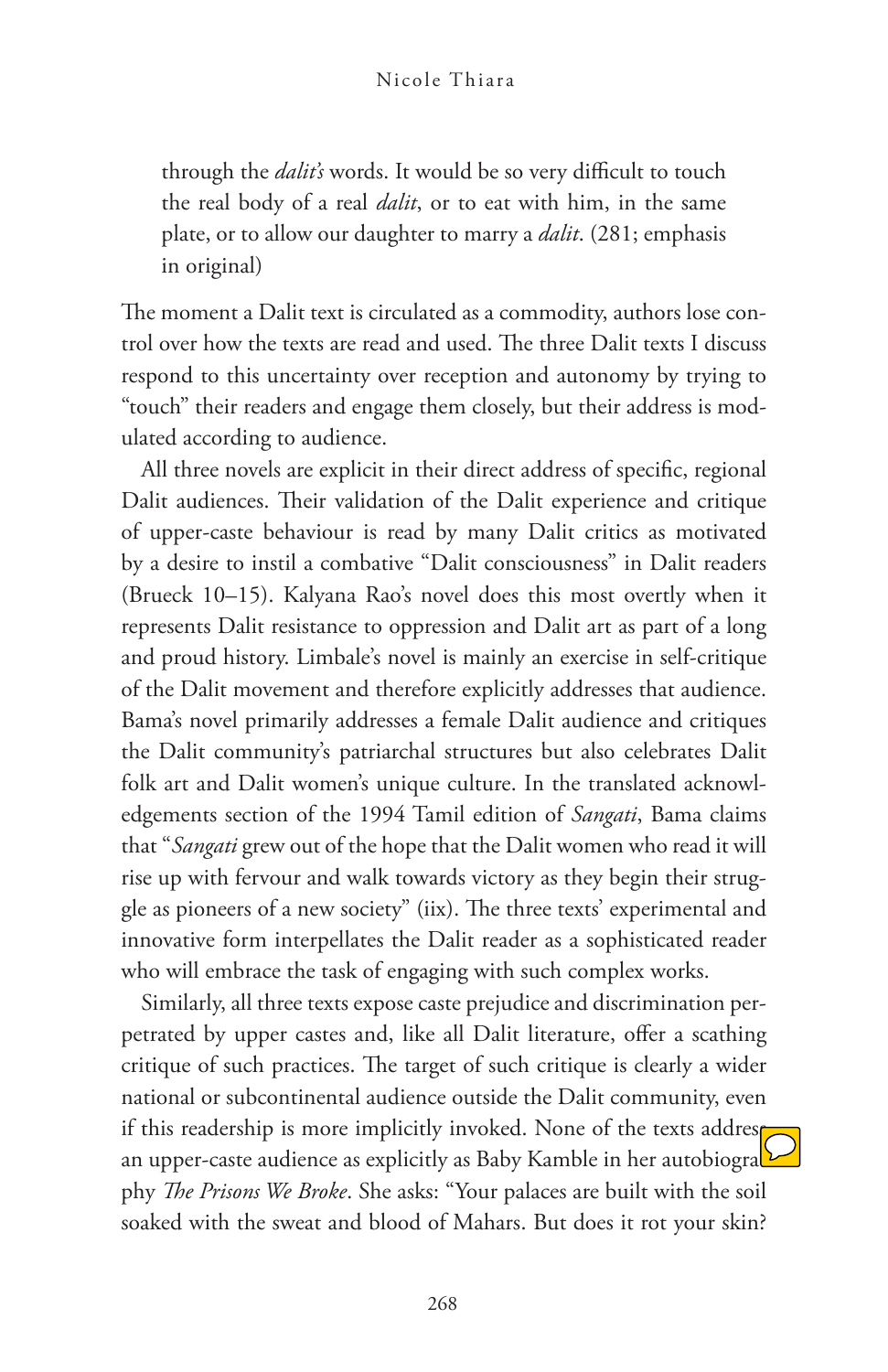You drink their blood and sleep comfortably on the bed of their misery. Doesn't it pollute you then?" (56). However, all three novels imply such an address by listing horrific instances of caste oppression such as the lynching of Tatya Tamble in *Hindu,* the Dalit women's constant fear of being harassed and raped by upper-caste men in *Sangati*, and the frequent murders and relentless persecution of Dalits in *Untouchable Spring*. In Kalyana Rao's novel the massacre of Dalits is represented in a way that signals both the condemnation of caste violence and the Dalit voice's insistence on being heard:

The deadly massacre that appears in front of Ruth's eyes. . . .

The upper castes chasing the malas and madigas with spears and crowbars. The helpless running away in frenzy and in fear. Their cries of agony. . . .

A scene.

A scene that can never be erased.

A scene drawn with blood. (176)

The repetition of sentence fragments summons the reader and holds her back, compelling her to fully visualize the scene and examine her own responsibility for preventing caste violence in contemporary India.

The third readership, a global audience unmarked by caste, is inscribed less explicitly in Dalit literature. This readership is welcome because the texts assume solidarity with the destitute worldwide and anyone resisting oppression is invited to be an ally. However, all three novels were published at a time when Dalit literature was largely ignored outside of India and published mainly by small presses, often without access to translation. As a result, the authors could not anticipate that a global audience would be willing to listen to their stories. Even in their later English translations, the texts are chiefly addressed to a transregional Indian audience; for example, Mukherjee's introduction to *Hindu* is explicitly addressed to "Indian readers" (xxvii). The novels make few concessions to a global audience and rarely offer explanations of specific regional customs and history. Kalyana Rao and the translators of *Untouchable Spring* provide footnotes to help readers unfamiliar with the history of the region, Dalit culture, and the caste structure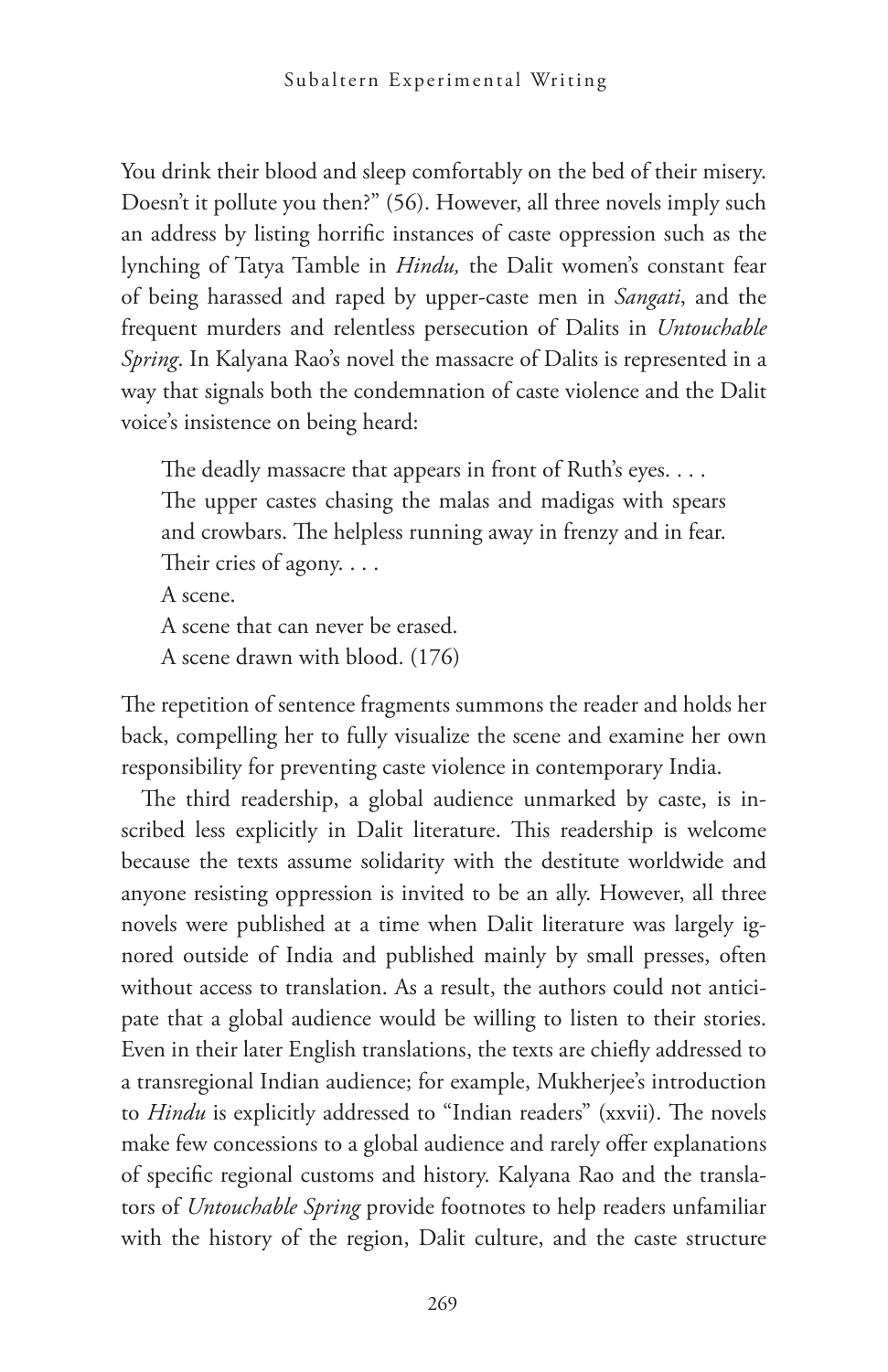orient themselves, but the notes are just as necessary for a wider Indian audience. *Hindu* implicitly includes a non-Indian reader by drawing on the language of "human rights" that is addressed (at least in principle) to humanity as a whole (Limbale, *Hindu* 95). However, even though the discourse of human rights in Dalit writing can potentially redefine "caste as a universal form of discrimination" that participates in a "global struggle" (Satyanarayana 302, 292), the nation in *Hindu* remains the privileged site of reference for the Dalit movement.

The Dalit feminist stance of Bama's text is addressed to women in general. At various points in the novel, female characters and the female narrator see themselves as part of a community of women and assert a sense of solidarity with this global gendered community. Although they often experience discrimination at the hands of upper-caste women, they still feel a sense of allegiance to them and feel sorry that uppercaste women's lives are in some ways even more constrained than their own. *Sangati* may focus only on the small world of these Dalit women but it asserts their confidence in imagining the world outside of their village. The narrator's grandmother exemplifies this mindset even if her seeming lack of fighting spirit exasperates her educated feminist granddaughter:

'Whether it is right or wrong, it is better for women not to open their mouths. You just try speaking out about what you believe is right. You'll only get kicked and beaten and trampled on for your pains. And it isn't just here that it happens, you know. It's the same throughout the world. Women are not given that kind of respect.' Paatti scraped up the betel leaves and nut that she had crushed in her mortar, popped the mixture into her mouth, gave it a couple of good chomps, and stowed it away in her cheek.

'Look how she talks—as if she's been around the whole world,' I thought to myself. (Bama, *Sangati* 29)

This exchange at the beginning of the text demonstrates the ease with which the Dalit women see themselves as part of a gendered global community, even though upper-caste women "treat [them] with contempt,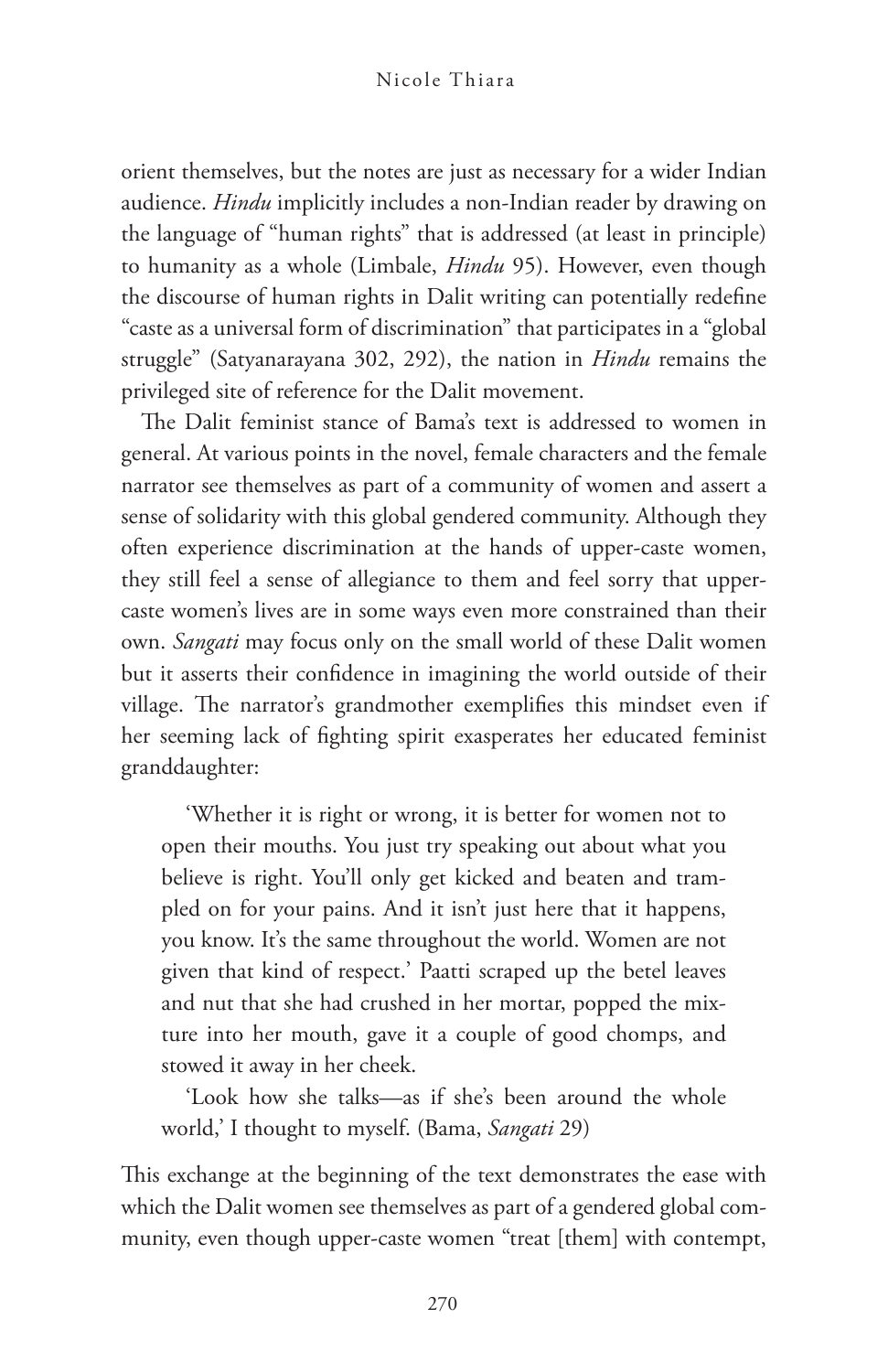as if [they] are creatures of a different species" (66). *Sangati* records the women's seemingly submissive acceptance of the status quo but undercuts it by celebrating individual female characters' resistance, strength, and resilience. Raakamma, in an example of outrageous resistance, exposes her genitals in the street to shame her abusive husband into leaving her alone in order to avoid provoking even more scandalous behaviour on her part. In Bama's preface to the English edition of *Sangati*, she presents the characters as an example to all women in their "courage to break the shackles of authority, . . . to roar" (vii).

If *Sangati* addresses a transnational feminist audience, *Untouchable Spring* similarly opens a dialogue with an internationalist audience through its Marxist and Naxalite vision of a better world. The novel represents the relationship between reclaiming the Dalit past and a revolutionary impetus as smooth, seamless, and self-evident. In the final pages, at the end of the twentieth century, Ruth writes a letter to her grandson, Jessie, who has joined the Naxalite struggle: "You're dreaming of a new man. You're dreaming of a new world. All those who are fighting in all countries at all times will be dreaming for that historic truth. All those dreams make up the book of revolution" (Kalyana Rao 263). However, the historical relationship between Marxism and Ambedkarism is fraught with the tensions of Indian Marxism's failure adequately to engage with the specificity of caste as opposed to class oppression (Limbale, *Towards an Aesthetic* 60–68).

Unlike the Dalit and subcontinental non-Dalit readers, the global reader is not assigned a clearly defined role in relation to the struggle against untouchability. Whereas, broadly speaking, the Dalit reader is supposed to be inspired and politicised and the Indian non-Dalit reader is encouraged to participate in the Ambedkarite struggle of annihilating caste, $9$  the global reader's role is hardly demarcated in the literary texts or Dalit criticism. Perhaps these novels can be read as interpellating this reader, who is unmarked by caste, as a witness, analogous to how the reader of Dalit autobiographies is conceptualised as "witness" (Nayar 91). Critics often interpret Dalit autobiographies as a form of *testimonio*, a "narrative of witnessing [that] enlists the reader as witness to this trauma" (Nayar 91). If this concept is extended to in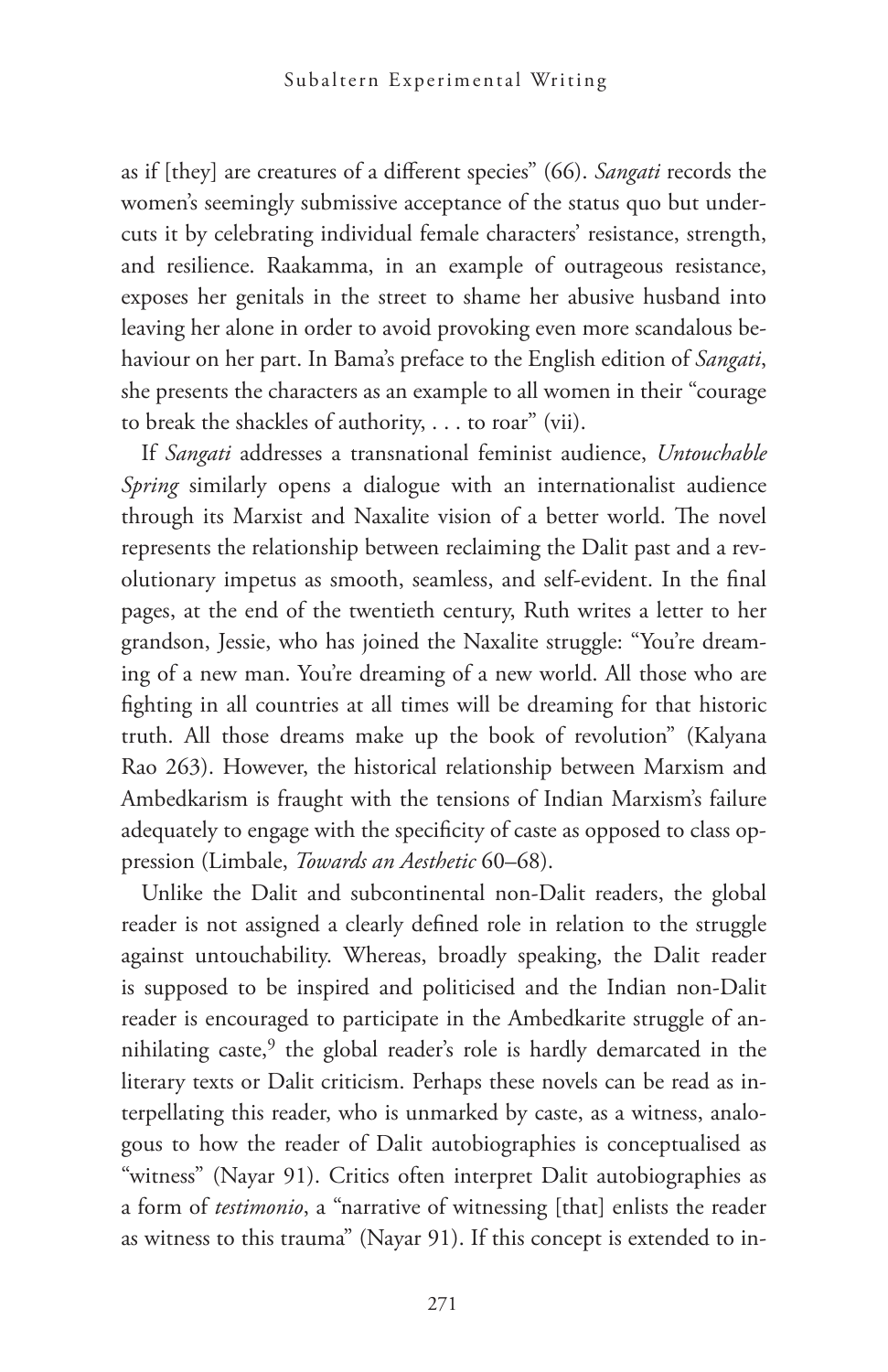clude Dalit literature, the global reader can be perceived as being taken to task, even though the ethical implications of this form of address are far from clear.

## **IV. Translation as Experimentation**

The issue of translation—both linguistic and formal—further complicates the question of reader address. Translating a Dalit text into another language necessarily involves a re-coding of the text for a different audience and different market expectations. As I argue above, Dalit criticism often represents Dalit literature's experimental features as techniques that primarily serve a political purpose rather than as aesthetic strategies that need to be analysed for their own sake. However, the back cover blurbs of the three texts' English translations foreground the novels' experimental and innovative features. For instance, *Sangati*'s blurb emphasizes the novel's polyphonic structure: "Flouting received notions of what a novel should be, Bama weaves many narratives together to explore social inequities—compounded[,] above all, by poverty—suffered by Dalit women." *Hindu*'s back cover blurb markets its complex narrative perspective by drawing attention to the fact that "[t]he text switches from the first person narrative of a Dalit" to that of an unmarked thirdperson narrator. Mukherjee goes to great lengths in her introduction to *Hindu* to explain and almost defend the aesthetic value and narrative effectiveness of these experimental features that shatter "many of the taken-for-granted expectations that the universalized bourgeois reader has from this literary genre" (xvi). The blurb on *Untouchable Spring* advertises the text's challenge to genre boundaries by presenting it as "a memory text, . . . a family/community saga, a novel and a historical document rolled into one" that "provides a historiography of the deprived." The reasons for considering these texts important and worthy of being studied and translated differ according to the way in which their experimental nature is perceived and valued. The translators' and editors' celebration of the texts' experimental features changes the way the texts are read. The texts are marketed to a global readership based mainly on their unconventional narrative techniques as well as their ability to provide insight into subaltern lives.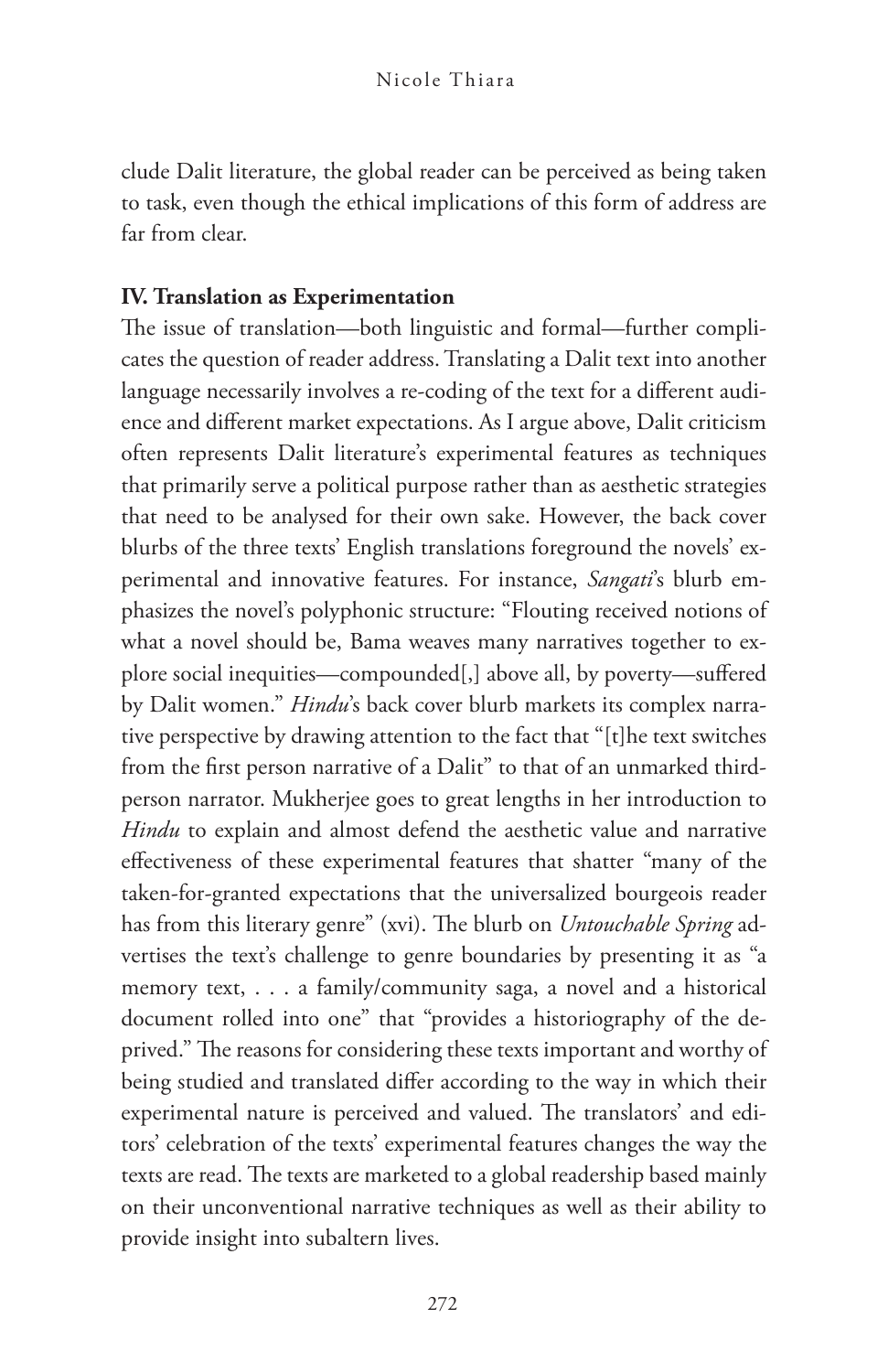While the three English translations re-code the texts for international consumption, they also try to preserve the novels' estrangement effects. In their attempts to replicate the Dalit novels' innovative features, the translations are emphatically experimental. A defining characteristic of Dalit literature in English translation is the high visibility of the translator, who usually problematises her position as upper caste. All novels include a lengthy introduction by the translator that contextualises the text culturally and historically, analyses it, and discusses challenges of and strategies for translating it.<sup>10</sup> The sheer visibility of the translator and the process of translation adds a degree of self-reflexivity to the translated work, which can itself be considered experimental.

The translators directly address the specific challenges of translating Dalit literature and its language. Holmström, for example, draws attention to Bama's radical challenge to Tamil literary language by employing colloquial and other non-literary language: "If [Tamil Dalit writing] brings into Tamil literature subject matter hitherto considered inappropriate, it uses a language hitherto considered unprintable" (xiii). This untranslatable "unprintability" is transformed into a different kind of strangeness in the English translation by using Tamil words such as *Paatti* (grandmother) and names for food and garments that could quite easily be translated. One aspect of Bama's use of non-literary language is the inclusion of profanity the women use as a matter of course. This feature of Bama's use of Tamil is almost untranslatable into English since it is difficult, if not impossible, to translate the shock factor of Dalit literary language to an English-speaking audience. The passages that include profanity appear directly translated, look "foreign" rather than shocking, and remind readers that they may have only limited insight into the text and its culture of origin. Raakkamma, for example, abuses her brutal husband: "Disgusting man, only fit to drink a woman's farts! . . . Why don't you drink my monthly blood?" (Bama, *Sangati* 61). The introductory sentence of the novel's final chapter also appears to be a literal translation and reminds the reader of the text's "foreignness": "The rain was pissing down as if an elephant was up there in the sky" (111). The presence of a glossary in *Sangati* implies that the translated words inadequately capture their meaning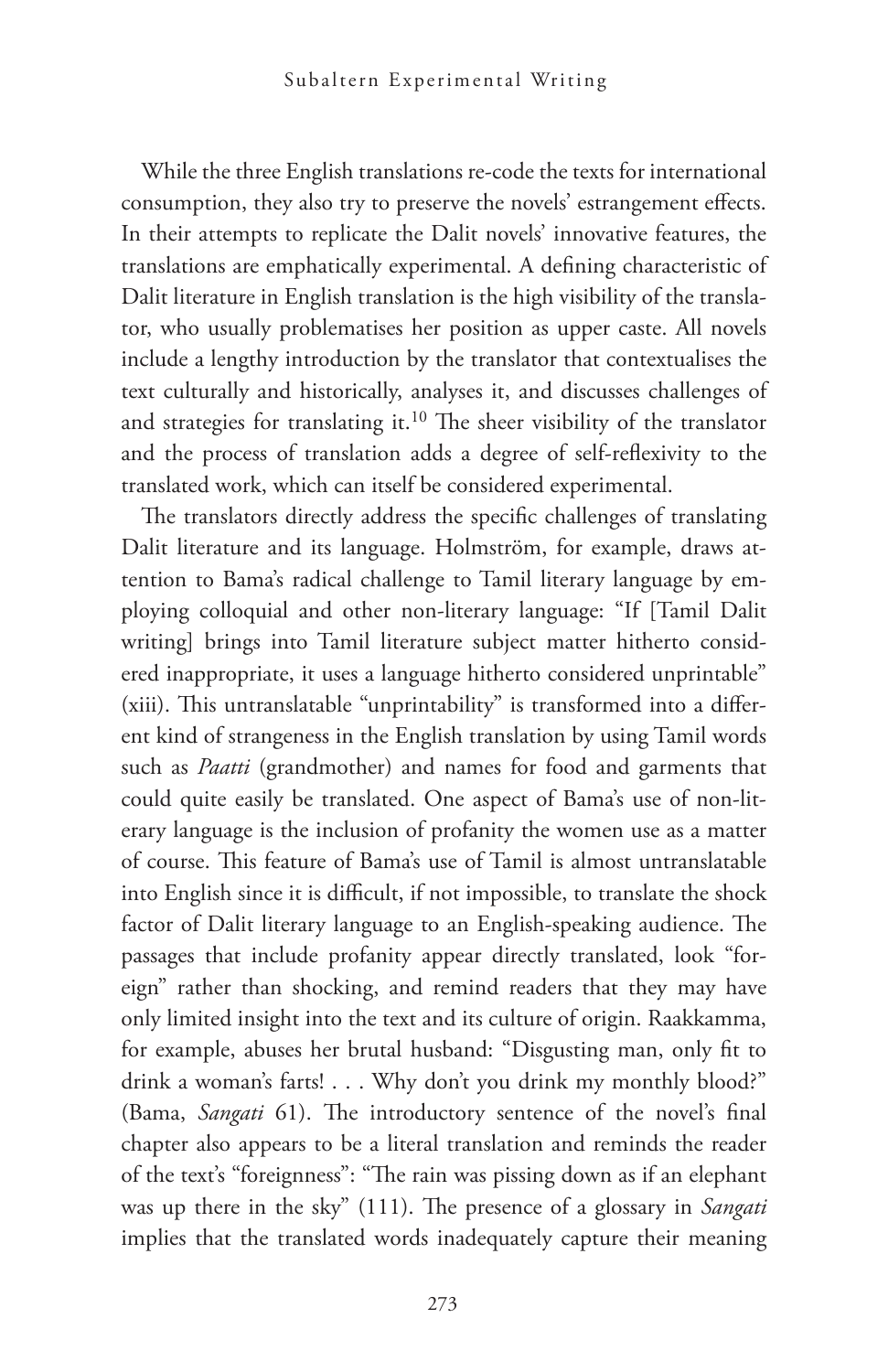and draws attention to the fact that some words and concepts resist translation.

*Hindu*, a text primarily addressed to an Indian audience, does not contain a glossary and, compared to the other two novels, includes the fewest in-text explanations. A phrase such as "dal roti" (Limbale 82), which refers to the basic meal of lentils and bread, remains untranslated and unexplained (the phrase "daily bread," for example, could have been substituted for "dal roti" for easier consumption by a non-Indian reader). Instead of footnotes or a glossary, Mukherjee provides a detailed introduction in which she acknowledges the significance of full names in the novel:

One of the most striking aspects of Limbale's narration is the use of the full names of characters. . . . *Hindu* has made me realize that the mainstream novel, whether in India or abroad, creates a false universality and a fake intimacy by putting the reader on a first name basis with its characters, subtly implying that the caste, race or religion of the characters do not matter. A dalit writer who is fighting against caste oppression cannot and does not want to create this false intimacy as his very subject matter is the fractures in the human community along caste lines. (xxi)

However, rather than explaining the significance of the names in detail, the reader is only made aware of the names' importance. Ultimately, like the translator, the reader must figure out the distinct caste hierarchy in Achalpur, Tatya Kamble's village: "Although as a Punjabi, I did not instantly recognize the denotations of the caste names as savarnas [upper-castes characters] or avarnas [Dalits], or their internal hierarchies, a careful second reading of the novel educated me to the caste divisions in Achalpur" (Mukherjee xxii).

Among the three novels, the translation of *Untouchable Spring* foregrounds its status as a translated text in the most radical way. Translators Uma and Sridhar employ ungrammatical, incomplete, and fragmented syntax and an often aggressive, clipped language. This is clearly a deliberate choice since a different translation of an extract of *Untouchable*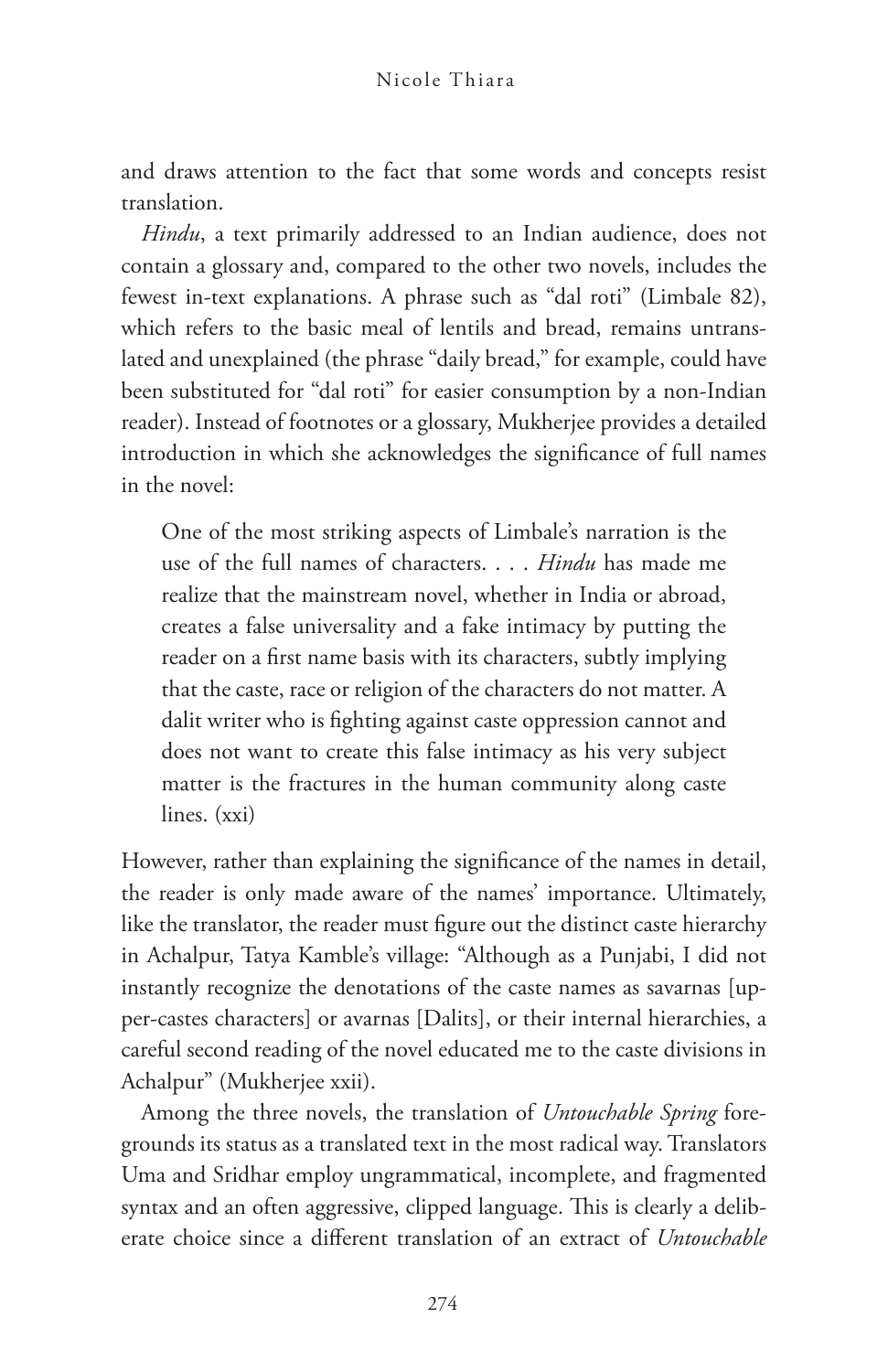*Spring* by R. Akhileshwari uses distinctly different strategies that make the novel sound less "strange." Uma and Sridhar's translation reads: "He narrated how a memory blossomed at every turn and withered away. Told stories. Wove poems. Causing an upsurge he left, asking her to keep this memory in her heart. In truth, it is not a memory. A surge. How to contain that flow!" (1). The same moment in Akjileshwari's translation reads:

A memory sprouted at every turn; a memory blossomed in every corner. It seemed as if the fallen blossoms—memories of Reuben—had carpeted the ground, her life! It seemed as if Reuben had strung the blossoms into garlands, and created poetry! These were the blossoms that had actually churned the depth of her being. They were not mere memories. They were a torrent. Now, how is one to control a torrent? (472)

In contrast to Akhileshwari's more elaborate sentence structures and use of "flowery" language, Uma and Sridhar use sentence fragments and strip down the text's language, making it direct, condensed, and unadorned. One cannot read Uma and Sridhar's translation and not be constantly reminded that one is reading a translated text. This radical form of translation goes against all the rules of conventional translation practice since the text presents itself emphatically as a translated text that interrupts a smooth reading process rather than making the translation process invisible. Usually the re-coding of a Dalit text in translation for a global audience involves drawing attention to the text's experimentation with form rather than language, but Uma and Sridhar's translation tries to capture Kalyana Rao's experimentation with literary language in innovative but possibly controversial ways. Kalyana Rao's text is renowned for its lyrical quality in Telugu, and the English translation stresses its aggressive and revolutionary stance by fracturing syntax and introducing a staccato rhythm; in other words, the translators may have opted to violate English grammar in order to enhance the novel's radical message in translation. All three translations resist the smooth incorporation of Dalit literature in the global marketplace as an easily consumable commodity by employing experimental translation techniques and unwieldy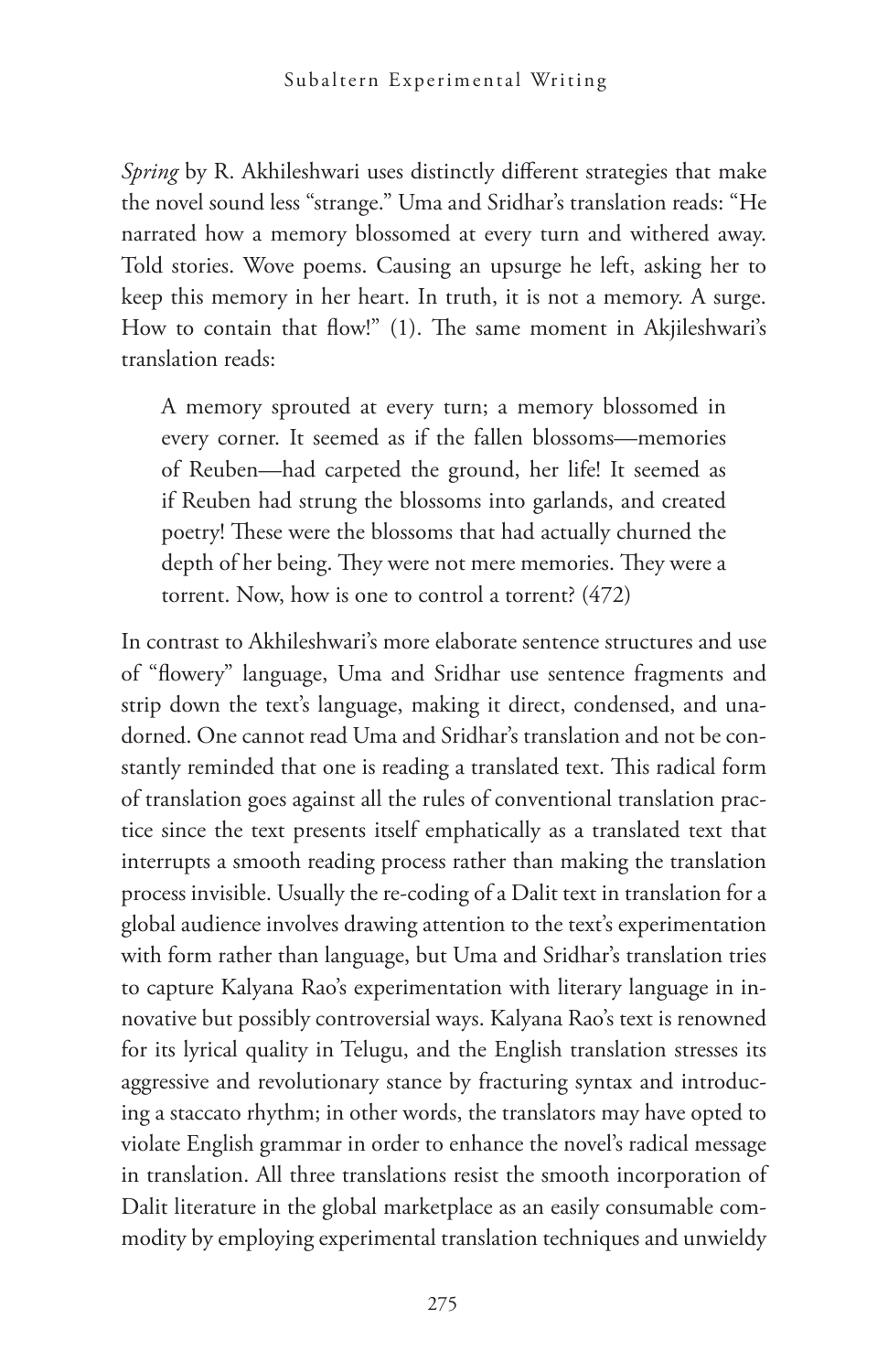apparatuses such as footnotes, glossaries, and long explanatory translator's comments that put their readers to task. The translations are most faithful to the original texts in their resistance to the easy consumption of the Dalit.

## **V. Conclusion**

While Dalit literature is often read within a mode of criticism that focuses on the social and political content of the texts, I argue that is possible to read the form and aesthetics of Dalit fiction as a corollary of their politics rather than a diminution of them. Furthermore, I contend that a transregional comparison of translations of Dalit literature that is attentive to their local specificities as well as their commonalities of form and mediation for global markets has much to offer to postcolonial studies and world literary studies. Part of this contribution is a much better understanding of how the changing realities of caste and resistance to caste shape subaltern writing and experience in the subcontinent. Ambedkar famously maintained that caste needed to be annihilated in independent India. Although this belief is still prevalent, Dalit organisations increasingly argue for the need to reconceptualise caste in a way that will eradicate caste discrimination but not the distinct cultural identity of sub-castes such as the Madigas in South India: "In the new discourse, caste is reshaped into a social collectivity in which related castes engage in a horizontal political grouping [with the aim of] reformulating democracy" (Satyanarayana and Tharu, Introduction, *No Alphabet* 64–65). All three texts participate in this changing discourse. Their experimental features gesture at such a reconfiguration of caste and community to imagine a better world. In their various forms of tripartite address or intersectional critique of gender, caste, and class hierarchies, the texts evoke a horizon that extends beyond the local or the nation. Given that, the radical experimentation with form in Bama's *Sangati*, Limbale's *Hindu*, and Kalyana Rao's *Untouchable Spring* is directly related to the novels' attempts to represent different and new ways of imagining Dalit communities and their place in the world. Dalit literature is deeply rooted in specific locations, distinct vernacular oral literary traditions, and particular caste histories and cultures, and the three novels I explore invoke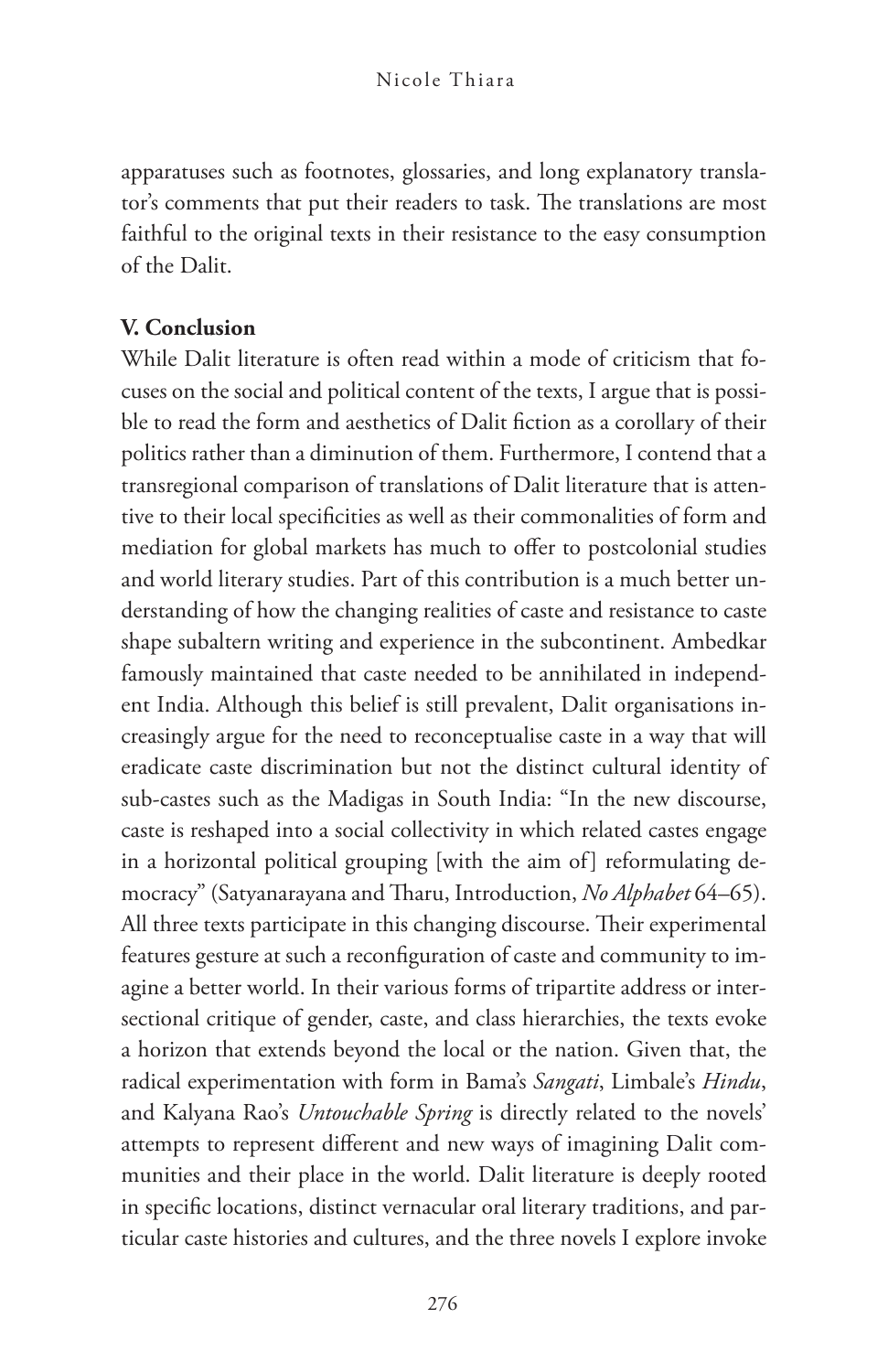these oral traditions and cultural formations in complex narrative forms that combine fragmented and polyphonic narration, non-linear temporality, and a mixture of genres and local forms that resist linear history or narratives of individual development in favour of more interdependent articulations of community. Dalit literature employs an experimental aesthetic in the attempt to convey the distinct realities and radical politics of Dalits to multiple audiences in a globalising world. Considering the emergent global market for Dalit literature, English translations of Dalit literature are confronted by particular challenges relating to the texts' stylistic and narrative innovations. In responding to the language of Dalit texts as well as their cultural specificity, translations generate their own modes of self-reflexive experiment, which add a new formal layer of complexity to the texts and complicate the way the novels and their translations position and address Dalit and non-Dalit, Indian and international readers.

#### **Acknowledgements**

I would like to thank the AHRC for funding the research network "Writing, Analysing, Translating Dalit Literature" and Judith Misrahi-Barak for making this research network possible. The network is hosted by the Centre for Postcolonial Studies at Nottingham Trent University in partnership with the EMMA research centre at the Université Paul-Valéry Montpellier. This essay benefitted greatly from the events and discussions that the network organised. I also thank the anonymous reviewers and special issue editors Sharae Deckard and Wendy Knepper for their valuable comments and suggestions.

#### **Notes**

- 1 The term "Dalit" means "ground down" and "broken to pieces" in Marathi and is a *nom de guerre* that Dalits adopted in the twentieth century. See Rao.
- 2 For a discussion of broader definitions of the concept of Dalit literature that include the work of other marginalised Indian communities and an analysis of the notion of Dalit consciousness, see Brueck 9–11 and 61–76. For a postcolonial analysis of caste, see Ganguly.
- 3 For a study of the autobiographical field of Dalit literature in Hindi, see Hunt.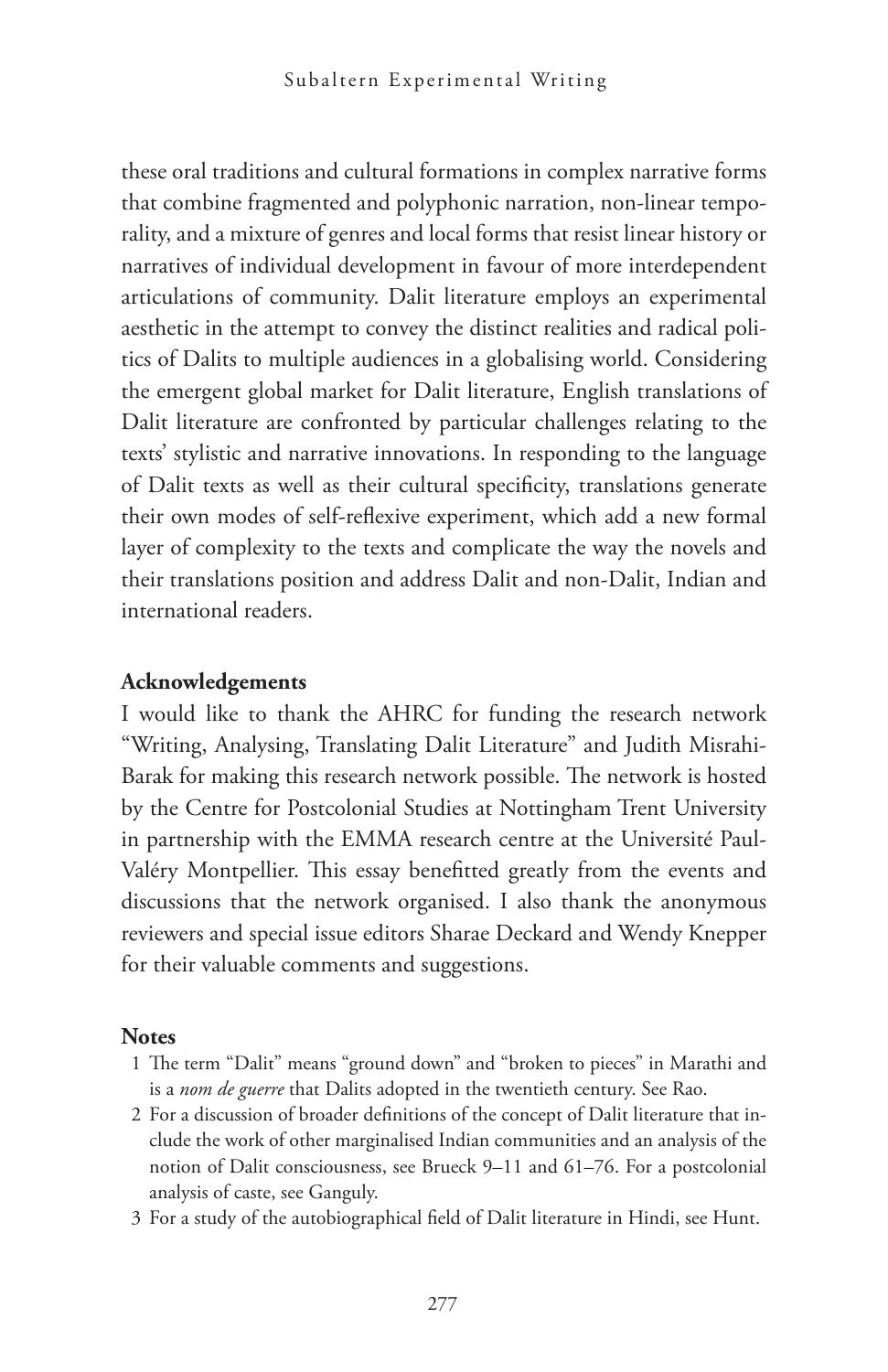- 4 The original Marathi version, *Dalit Sahityache Saundaryashastra*, was published in 1996 by Kamble and Prakashan. The English version of the volume was translated by Alok Mukherjee.
- 5 See also the *Dalit Panthers' Manifesto*, reprinted in Satyanarayana and Tharu's *The Exercise of Freedom*.
- 6 For an introduction to Ambedkar, see Zelliot.
- 7 On the concept of "Dalit realism," see Gajarawala 16–23.
- 8 For an analysis of Dalit literature's interrogation of historicity, see Gajarawala 167–96.
- 9 See Ambedkar's *Annihilation of Caste*. It should be noted, though, that with the growth of Dalit sub-caste movements that assert the identity of specific castes, which began in the 1990s, "[c]aste annihilation . . . has to be rethought as a project where caste identities may remain as markers of a culture and history, but inequalities and indignities will be eliminated" (Satyanarayana and Tharu, Introduction, *Steel Nibs* 48).
- 10 For a discussion of specific challenges of translating Dalit writing into English, see Mukherjee, Mukherjee, and Godard.

#### **Works Cited**

- Ambedkar, B. R. *Annihilation of Caste.* Ed. S. Anand. New Delhi: Navayana, 2014. Print.
- Bama. Acknowledgements. *Sangati*. Trans. Lakshmi Holmström. 1994. New Delhi: Oxford UP, 2005. ix-x. Print.
- ——. *Karukku*. Trans. Lakshmi Holmström. New Delhi: Oxford UP, 2011. Print.
- ——. Preface. *Sangati*. Trans. Lakshmi Holmström. New Delhi: Oxford UP, 2005. vii-viii. Print.
- ——. *Sangati*. Trans. Lakshmi Holmström. New Delhi: Oxford UP, 2005. Print.
- ——. *Vanmam.* [*Vendetta*]*.* Trans. Malini Seshadri. New Delhi: Oxford UP. Print.
- Bray, Joe, Alison Gibbons, and Brian McHale. Introduction. *The Routledge Companion to Experimental Literature*. Ed. Bray, Gibbons, and McHale. London: Routledge, 2012. 1–18. Print.
- Brueck, Laura R. *Writing Resistance: The Rhetorical Imagination of Hindi Dalit Literature.* New York: Columbia UP, 2014. Print.
- *Dalit Panthers' Manifesto*. 1973. *The Exercise of Freedom: An Introduction to Dalit Writing.* Ed. K. Satyanarayana and Susie Tharu. New Delhi: Navayana, 2013. 55–64. Print.
- Dangle, Arjun. "Introduction: Dalit Literature Past, Present and Future." *Poisoned Bread: Translations from Modern Marathi Dalit Literature*. Ed. Dangle. Hyderabad: Orient Blackswan, 2009. ixx-liv. Print.
- Gajarawala, Toral Jatin. *Untouchable Fictions: Literary Realism and the Crisis of Caste*. New York: Fordham UP, 2013. Print.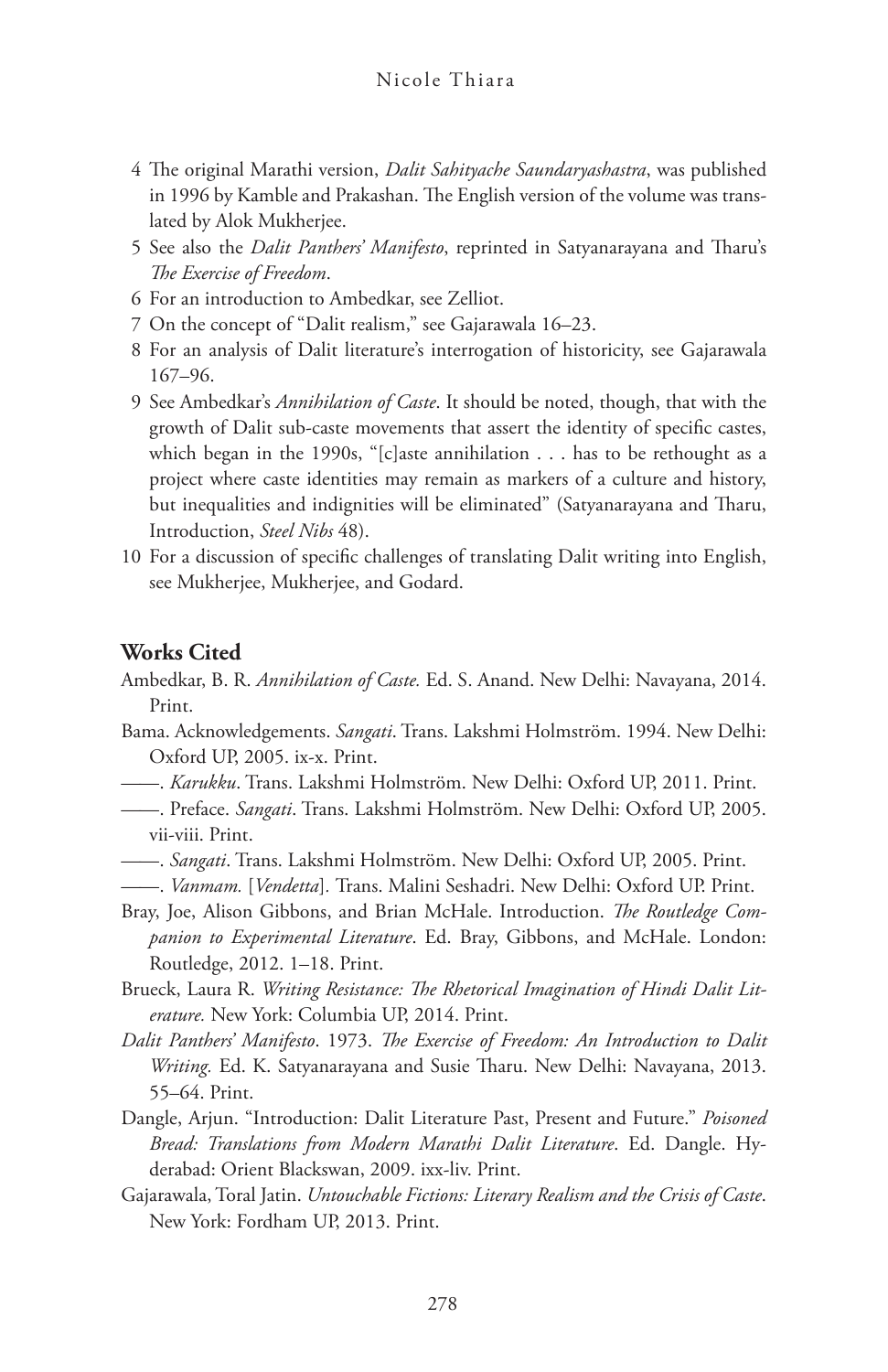- Ganguly, Debjani. *Caste, Colonialism and Counter-Modernity: Notes on a Postcolonial Hermeneutics of Caste*. London: Routledge, 2005. Print.
- Holmström, Lakshmi. Introduction. *Sangati*. By Bama. New Delhi: Oxford UP, 2005. xi-xxiii. Print.
- Hunt, Sarah Beth. *Hindi Dalit Literature and the Politics of Representation*. New Delhi: Routledge, 2014. Print.
- Jaaware, Aniket. "Eating, and Eating with, the *Dalit*: A Re-Consideration Touching upon Marathi Poetry." *Indian Poetry: Modernism and After.* Ed. K. Satchidanandan. New Delhi: Sahitya Akademi, 2001. 262–93. Print.
- Kalyana Rao, G. *Untouchable Spring.* Trans. Alladi Uma and M. Sridhar. Hyderabad: Orient Black Swan, 2010. Print.
- ——. "*Untouchable Spring*: Excerpts." Trans. R. Akhileshwari. *Steel Nibs Are Sprouting: New Dalit Writing from South India. Dossier II: Kannada and Telugu*. Ed. K. Satyanarayana and Susie Tharu. Noida: Harper, 2013. 472–94. Print.
- Kamble, Baby. *The Prisons We Broke*. Trans. Maya Pandit. Hyderabad: Orient Blackswan, 2009. Print.
- Limbale, Sharankumar. *Hindu*. Trans. Arun Prabha Mukherjee. Kolkata: Samya, 2010. Print.
- ——. "Straight from the Heart." Preface. *Hindu*. Trans. Arun Prabha Mukherjee. Kolkata: Samya, 2010. ix-xii. Print.
- ——. *Towards an Aesthetic of Dalit Literature: History, Controversies and Considerations.* Trans. Alok Mukherjee. Hyderabad: Orient Longman, 2004. Print.
- Mukherjee, Arun Prabha. Introduction. *Hindu*. By S. Limbale. Kolkata: Samya, 2010. xiii-xxix. Print.
- Mukherjee, Arun Prabha, Alok Mukherjee, and Barbara Godard. "Translating Minoritized Cultures: Issues of Caste, Class and Gender." *Postcolonial Text* 2.3 (2006): 1–23. Print.
- Nagaraj, D. R. *The Flaming Feet and Other Essays: The Dalit Movement in India*. Ed. Prithvi Datta Chandra Shobhi. London: Seagull, 2011. Print.
- Nayar, Pramod K. "Bama's *Karukku*: Dalit Autobiography as *Testimonio*." *Journal of Commonwealth Literature* 41.2 (2006): 83–100. Print.
- Omvedt, Gail. "Literature of Revolt: Prefatory Note." *Poisoned Bread: Translations from Modern Marathi Dalit Literature*. Ed. Arjun Dangle. Hyderabad: Orient Blackswan, 2009. ix-xviii. Print.
- Rao, Anupama. "Who Is the Dalit? The Emergence of a New Political Subject." *Claiming Power from Below: Dalits and the Subaltern Question in India*. Ed. Manu Bhagavan and Anne Feldhaus. New Delhi: Oxford UP, 2008. 11–27. Print.
- Ravikumar. General Introduction. *The Oxford India Anthology of Tamil Dalit Writing*. Ed. Ravikumar and R. Azhagarasan. New Delhi: Oxford UP, 2012. xivxxxiii. Print.